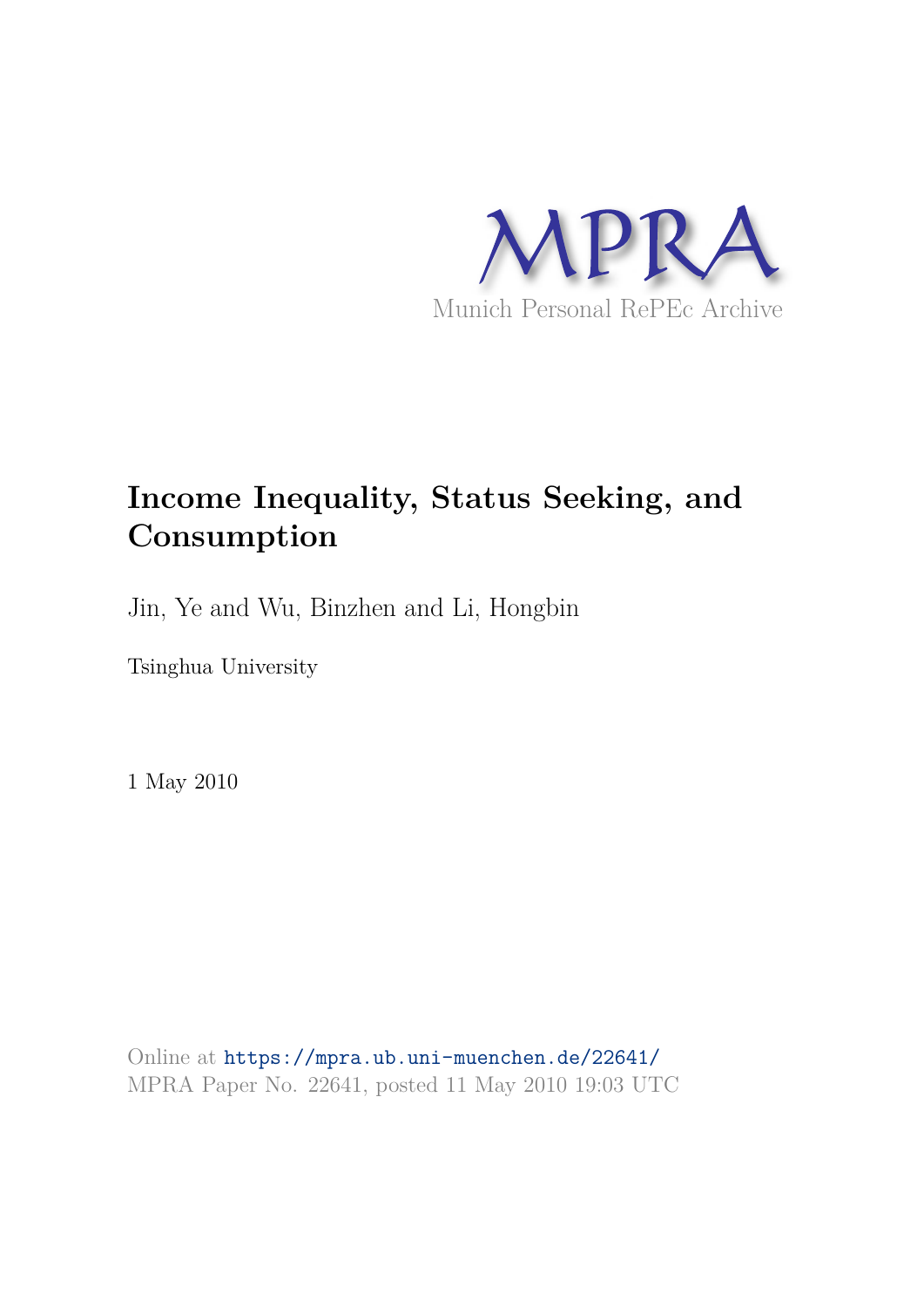## **Income Inequality, Status Seeking, and Consumption**

Ye Jin Hongbin Li Binzhen Wu<sup>∗</sup>

Tsinghua University

## **Abstract**

l

Using the Chinese urban household survey data between 1997 and 2006, we find that income inequality has a negative (positive) impact on households' consumption (savings), even after we control for family income. We argue that people save to improve their social status when social status is associated with pecuniary and non-pecuniary benefits. Rising income inequality can strengthen the incentives of status-seeking savings by increasing the benefit of improving status and enlarging the wealth level that is required for status upgrading. We also find that the negative effect of income inequality on consumption is stronger for poorer and younger people, and income inequality stimulates more education investment, which are consistent with the status seeking hypothesis.

**Key words:** income inequality; social status; consumption and savings; status seeking; education investment

**JEL classification**: D12; D91 ; E21; O16

<sup>∗</sup> Corresponding author. Email: wubzh@sem.tsinghua.edu.cn; Tel: 86-10-62772371. The authors are grateful to Xiaolong Chen for the assistant in using the Urban Household Survey data. We also want to thank Chongen Bai, participants in workshops about "Saving and Investment in China" at Tsinghua University, participants in the seminar in Shanghai University of Finance and Economics, and in the international labor conference in Xiamen for the valuable suggestions.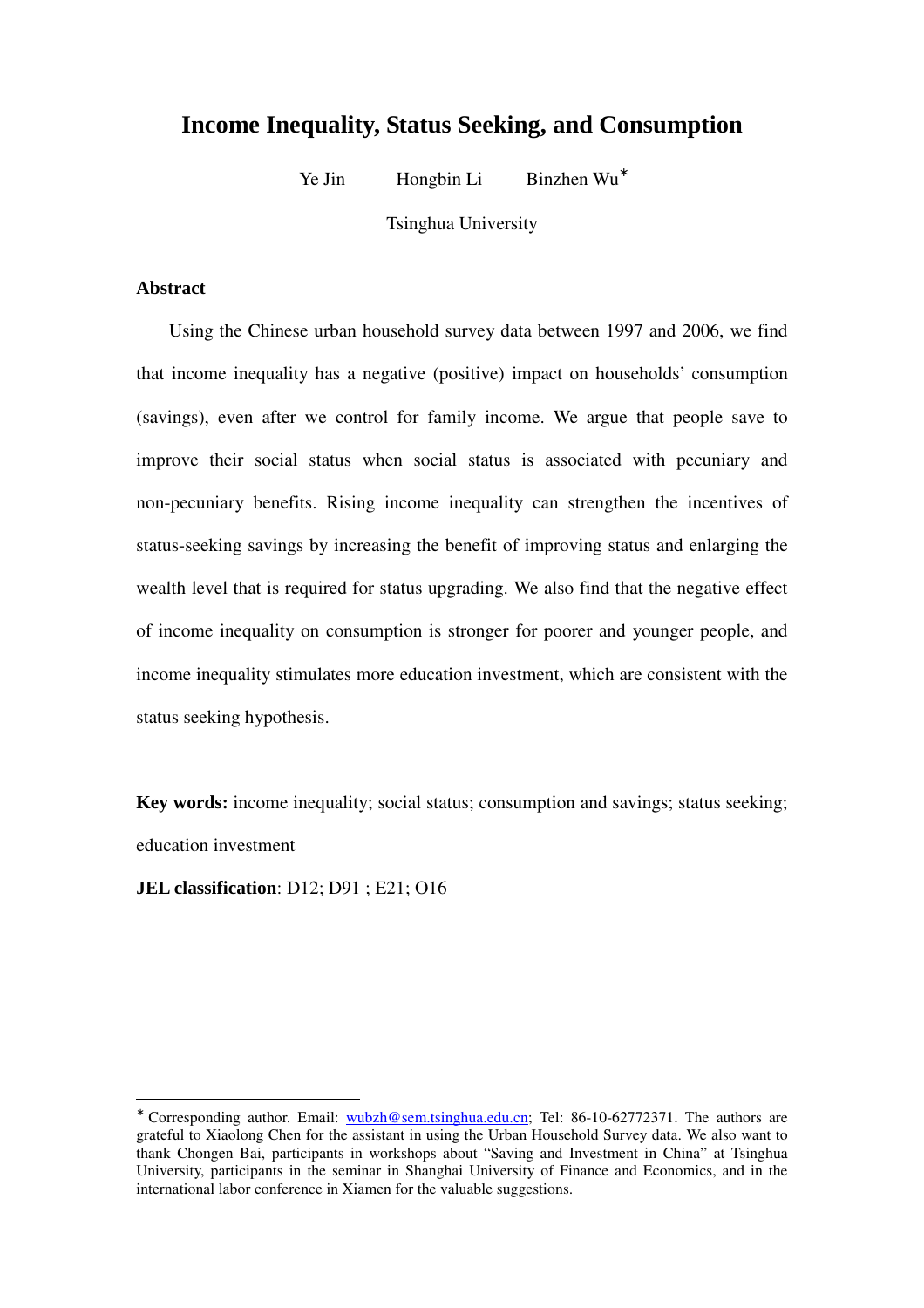## **1 Introduction**

l

The Chinese consumption has been low and declining during the last two decades. According to the Chinese urban household survey data, the average propensity to consume of urban residents has declined from  $82\%$  in 1997 to 75% in 2006.<sup>1</sup> Several explanations have been proposed for this phenomenon, including demographic changes (Kraay, 2000; Modigliani and Cao, 2004), high income growth and habit (Horioka and Wan, 2007), precautionary savings (Chamon and Prasad, 2008; Kuijs, 2006; Meng, 2003), the change of return rate of investment (Wen, 2009), and the increasing sex ratio (Wei and Zhang, 2009).

In this paper, we explore another potential cause of declining consumption: the rising inequality. Rising inequality could reduce consumption in two ways. First, if the propensity to consume decreases with income, then at the *macro* level, we will find that consumption decreases with inequality.<sup>2</sup> Second, we propose another explanation that is based on people's desire to improve their social status. More specifically, people care about their social status that is associated with pecuniary and non-pecuniary benefits. Social status often depends on a family' rank in the wealth distribution or indicators such as the education attainment, which is closely associated with wealth when the credit market is imperfect. As a result, in order to ascend in the status hierarchy or keep the social status in the "Rat Race", families try to accumulate wealth by increasing savings. When income inequality increases, the benefit gap between the high-status and low-status groups widens, which in turn strengthens the incentives of

<sup>&</sup>lt;sup>1</sup> Authors' calculation. The definition of APC is living expense excluding education expenditure divided by disposable income. The change of the APC we find is quite similar to that in Chamon and Prasad (2009), although the level of APC in our paper is higher than that their paper. The difference in the levels comes from the fact that they include transfer expenditures as savings while we do not.

<sup>&</sup>lt;sup>2</sup> Inequality may also leads to a decline of savings. Alesina and Perotti (1996) propose that income inequality would increase social tensions, thus increasing the risk of investment and reducing private saving rate.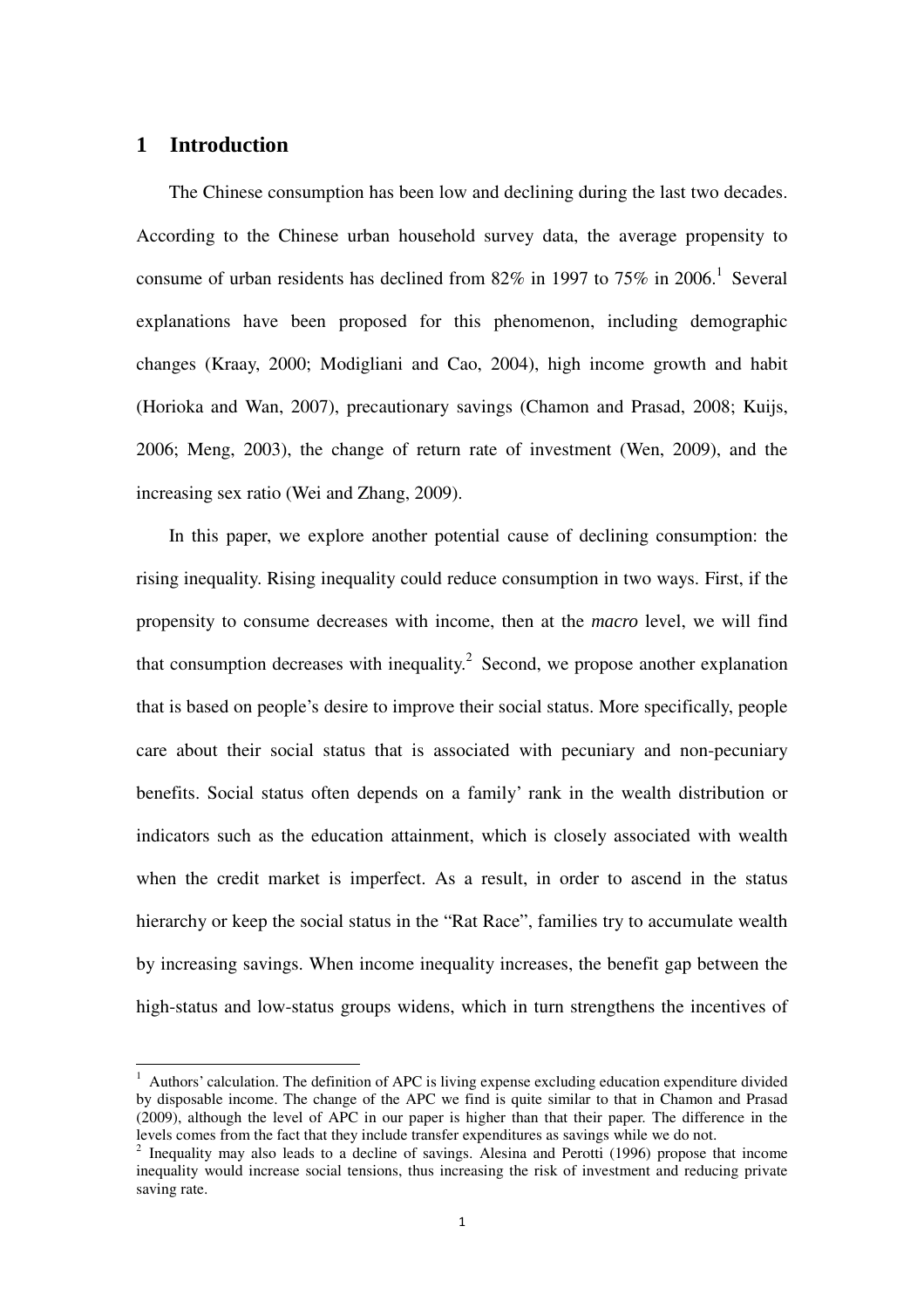status-seeking savings. Furthermore, rising income inequality also raises the entry wealth level for the high-status group, which means that more savings are needed for one to enter the high-status group.

The first, or the "macro", reason for the inequality-consumption link is caused mechanically by the non-linear association between consumption and income at the micro, or household, level. If only the macro mechanism is at work, then inequality should not affect consumption at the household level, once household income is well controlled for. In contrast to the macro mechanism, the status-seeking hypothesis implies that given household income, rising income inequality can still discourage (stimulate) households' consumption (savings).

We develop a simple model, which illustrates that households tend to save more when the income gap widens, i.e., when it becomes harder to move up to the high-status group. Moreover, income inequality has a larger effect on consumption and savings for poorer and younger people, because they have stronger incentives for moving up. Finally, the model also shows that people at the bottom may simply give up on savings when the income gap is too large.

The rapid increase in income inequality in China and the large variation across regions and groups provide us an opportunity to test the status-seeking hypothesis. According to a report by the World Bank in 2005, China's Gini coefficient has risen from 0.33 to 0.47 in two decades. Moreover, there is a substantial variation across regions and time. For instance, our calculation illustrates that the Gini coefficient among urban residents in Beijing has risen from 0.19 in 1997 to 0.25 in 2006, while the measurement in Zhejiang province has changed from 0.23 to 0.32 during the same period.

Drawing on the Chinese Urban Household Survey data in 9 provinces between

 $\overline{2}$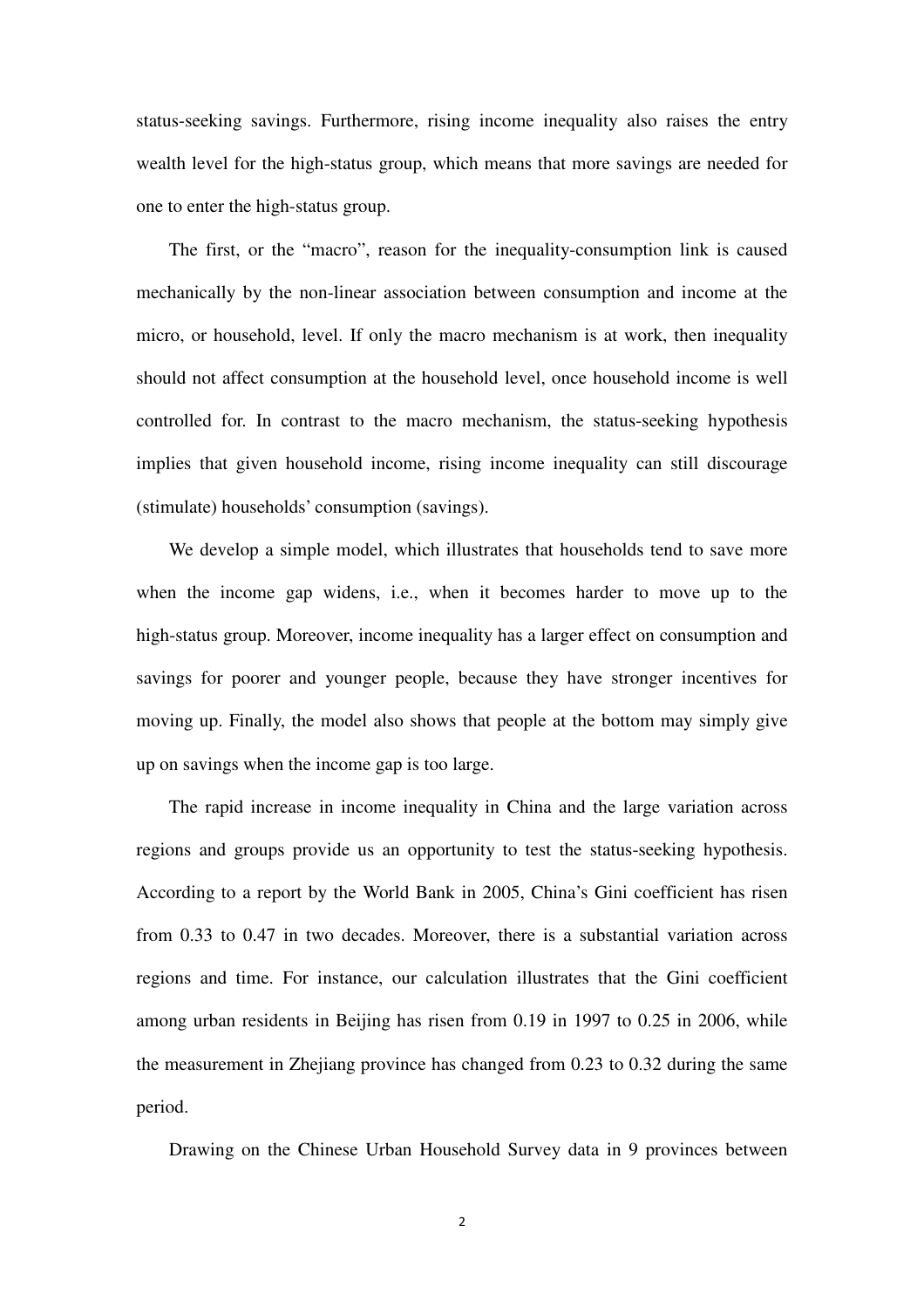1997 and 2006, empirical results show that income inequality within a reference group (families in the same province and same age group) has a negative effect on household consumption after we control for household income. This implies the existence of mechanisms at work other than the "macro" mechanism and is consistent with the status-seeking hypothesis. In our sample, the Gini coefficient in urban areas rose from 0.23 in 1997 to 0.29 in 2006, which implies a decline of the average propensity to consume (APC) by 1.63 percentage points, about 23% of the decline of the APC during the period. In addition, we find that inequality has a larger impact on consumption of the poor and the young, but we do not find the poor in our sample giving up probably because the urban sample does not include the poor people most of whom live in rural China. We also find that rising inequality has a strong positive effect on families' investment in education, which is an important indicator of social status. Finally, our main results remain in a series of robustness checks.

To our best knowledge, we are the first to find micro evidence that rising inequality could be a reason for declining consumption. Existing studies emphasize the link as a "macro" phenomenon, and do not consider the micro mechanism—the impact of inequality on an individual household's consumption or saving behavior given one's income.<sup>3</sup> Alesina and Perotti (1996) propose a micro mechanism of how income inequality could increase social tensions, thus increasing the risk of investment and reducing private saving rate, but their empirical evidence is based on cross-county data at the macro level. We are also among the first to show, both theoretically and empirically, the importance of status-seeking for increasing savings. The recent

l

<sup>&</sup>lt;sup>3</sup> For instance, Musgrove (1980), Menchik and David (1983), Stoker (1986) and Dynan et al. (2004) suggest that due to the differences in the concavity of utility function, precautionary saving, or bequest motive, the saving rate of high-income families is higher than that of low-income families. Smith (2001) uses cross-country data to confirm that to the extent of credit market imperfection, income inequality has a robust, positive effect on aggregate private saving rates. However, there are also some studies that find no effect of income distribution on the aggregate saving rate (Schmidt-Hebbel and Serven, 2000).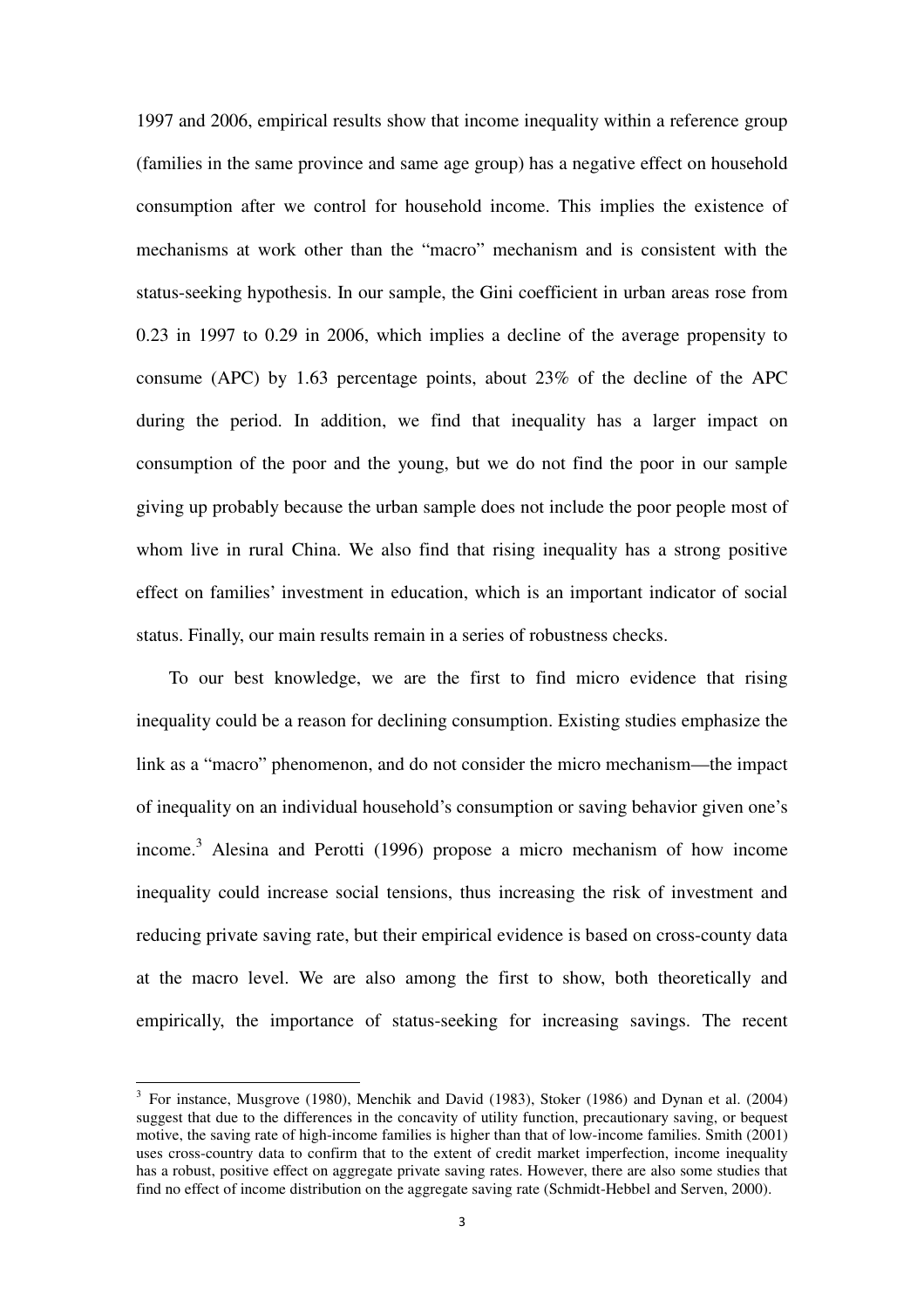literature on economic growth has demonstrated that the status-seeking saving motive can be beneficial for economic growth (Corneo and Jeanne, 2001; Futagamia and Shibatab, 1998; Gong and Zou, 2001; Pham, 2005), but there is little direct micro evidence to confirm the importance of the status-seeking motive.

The rest of the paper is unfolded as follows. The second section discusses how status-seeking motive can lead to a direct effect of income inequality on household consumption and saving behavior. Section 3 describes a model that derives testable hypotheses for the empirical analysis. Section 4 introduces our econometric specifications. Section 5 describes the data and presents some descriptive statistics. Section 6 and 7 report empirical findings and robustness tests. Section 8 concludes.

## **2 Status Seeking and Household Consumption and Saving Behavior**

According to Weiss and Fershtman (1998), social status is the rank of an individual or a group of individuals in a given society, based on commonly agreed criteria such as wealth, education, origin, occupation, etc. In addition, social status is often associated with a particular group, and shared by all members of the group, regardless of their individual characteristics.

Sociologists have long emphasized that individuals care about social status, and human behaviors are often motivated by the desire to improve ranks in the hierarchy, which is no less important than pecuniary rewards such as consumption.<sup>4</sup> Early justifications focus on psychological returns of higher status. Cole et al. (1992) and Corneo and Jeanne (1999) emphasize the advantages of the high status in accessing non-market resources, and show that people care about their status in equilibrium even if social status does not directly enter the utility function. They highlight some social rewards of attaining higher social status. First, there is a favorable club effect. Many

 4 See Weiss and Fershtman (1998) for a review on the literature.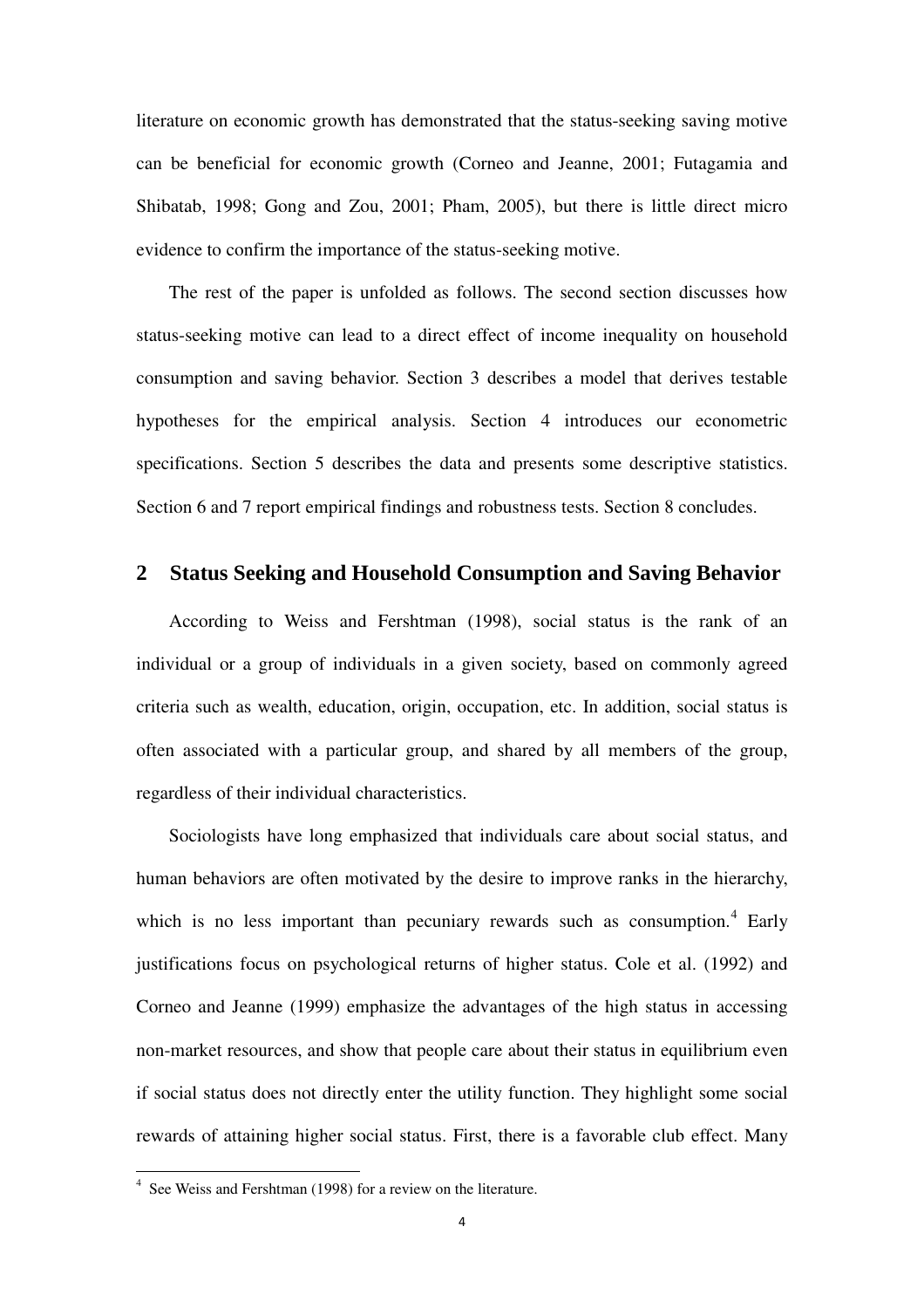social activities or opportunities such as marriage and invitation to a party or club only occur within the group of people with the same social status. Second, benefit of improving status is related to the fact that people with high status may have privilege in rationing non-market goods. Furthermore, those with high status can gain trust, courtesy, and approval, and build up leadership more easily.

Because of these rewards, individuals try to improve their social status through investments in assets (including physical, human, and social capital), group affiliation, and an appropriate choice of actions, among which the status-seeking saving motive has been the focus in the literature (Weiss and Fershtman, 1998). Cole et al. (1992) prove that the existence of non-market decisions can naturally yield a wealth-is-status equilibrium, where social status is determined by the rank in the wealth distribution.<sup>5</sup> As a result, status seeking becomes an important motivation for wealth accumulation. People are more frugal in consumption and save more than the case where there is no status-seeking. The connection between wealth and social status can be indirect. For example, the status contest may directly depend on indicators such as education, but to afford better education, families need to accumulate wealth in the first place.

Rising income inequality can intensify the status-seeking motive through several channels. First, the increase in income inequality usually makes it more attractive to enter the high-status club because the difference in (financial and non-financial) resources between the high- and low-status groups enlarges. This corresponds to the effect of "status prize" in Corneo and Jeanne (1999). Second, higher inequality implies a larger wealth gap between the high- and low-status groups, which means that

l

<sup>&</sup>lt;sup>5</sup> They show that this equilibrium seems to be more stable than aristocratic equilibrium or say status-inherited equilibrium because the latter is not subgame perfect. Social status also depends on other indicators such as education, occupation, and relative income (Fershtman, Murphy, Weiss, 1996; Neumark and Postlewaite, 1998).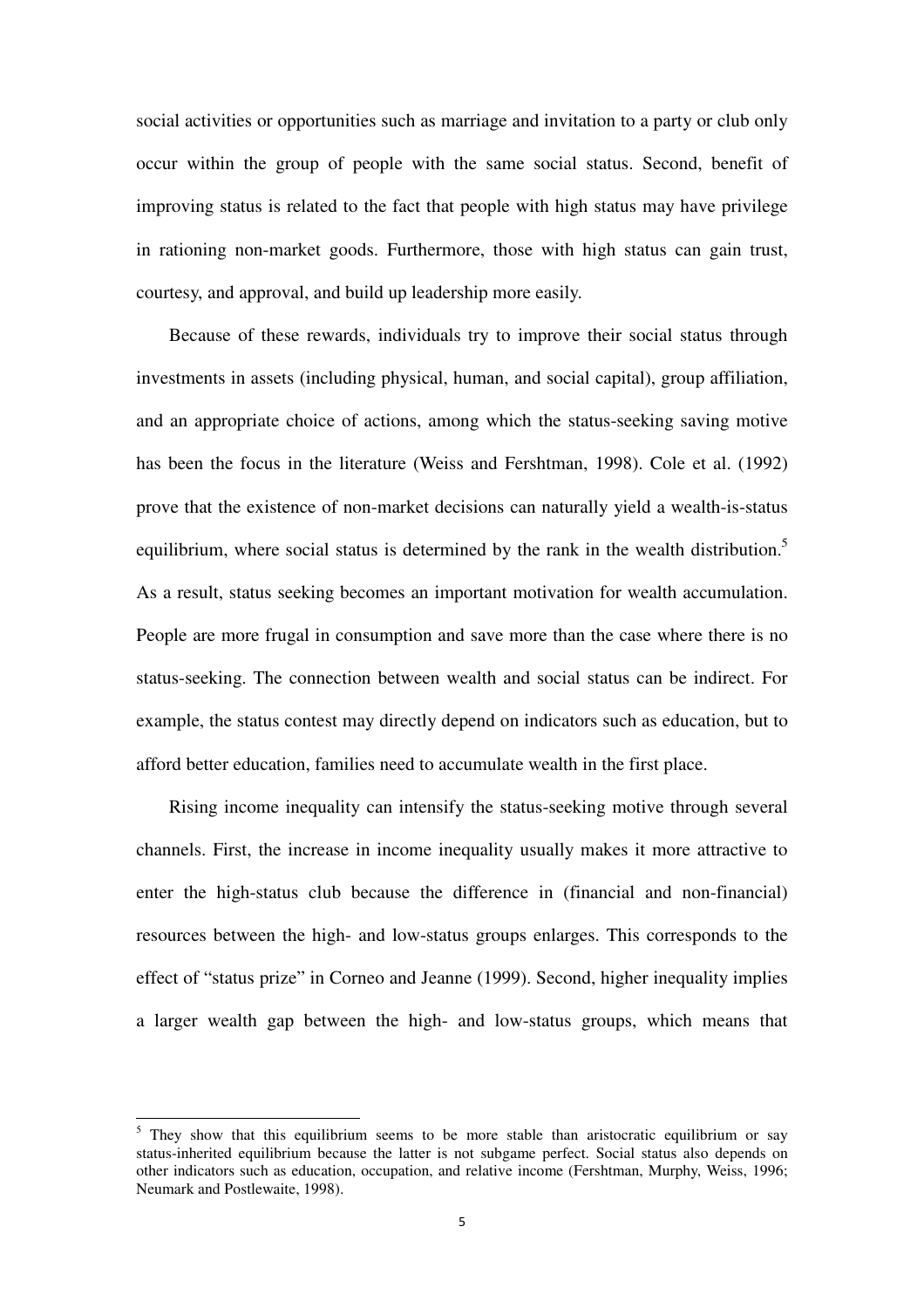low-status families need to save more to join the high-status club.<sup>6</sup> These channels lead to a positive effect of income inequality on household savings. However, when the dispersion of wealth becomes so large that the marginal status gain achieved by accumulating additional wealth declines or it becomes infeasible for the low-status to move up, it is possible that rising income inequality weakens status-seeking saving incentives (Corneo and Jeanne,  $2001$ ).<sup>7</sup> Therefore, the relationship between income inequality and saving incentives is essentially an empirical question, and it can be hump-shaped rather than monotonic.

## **3 Model**

l

We construct a simple model to illustrate how income inequality could affect consumption due to the status-seeking motive. In our model, an individual lives for two periods, and there is some exogenously given income in the first period, *Y1*. He consumes  $C_1$  and saves  $S=Y_1-C_1$  in the first period, and consumes  $C_2 = S$  in the second period. A unique feature of the model is that the individual also derives utility from a high social status.<sup>8</sup> Suppose that there are two social clubs (*H*) in the society: *H=*1 if it is a high-status club and *H=*0 if it is a low-status club. The high-status club membership is associated with both pecuniary and non-pecuniary benefit, which is denoted *B*, while the low-status club pays nothing. Thus, utility derived from social status is simply *B\*H*.

Assume that the social status for the first period is given, which for simplicity is

<sup>&</sup>lt;sup>6</sup> In addition, the dispersion in the income distribution may increase the stratification of the society and intensify the competition for social status. This raises the marginal returns to save in the social competition, similar to the effect of "increasing segmentation" in Corneo and Jeanne (1999).<br><sup>7</sup> Corneo and Jeanne (2001) consider the effects of increasing inequality on initial ma

Corneo and Jeanne (2001) consider the effects of increasing inequality on initial wealth. They conclude that the dispersion of initial wealth distribution reduce status-seeking savings.

<sup>&</sup>lt;sup>8</sup> Cole et al. (1992) has proved that we can directly analyze the reduced form problem in which families directly gain utility from the social status, and the results are the same as those in a more complicated model where people do not directly care about social status but do care in the equilibrium because social status brings in some financial and non-financial benefits.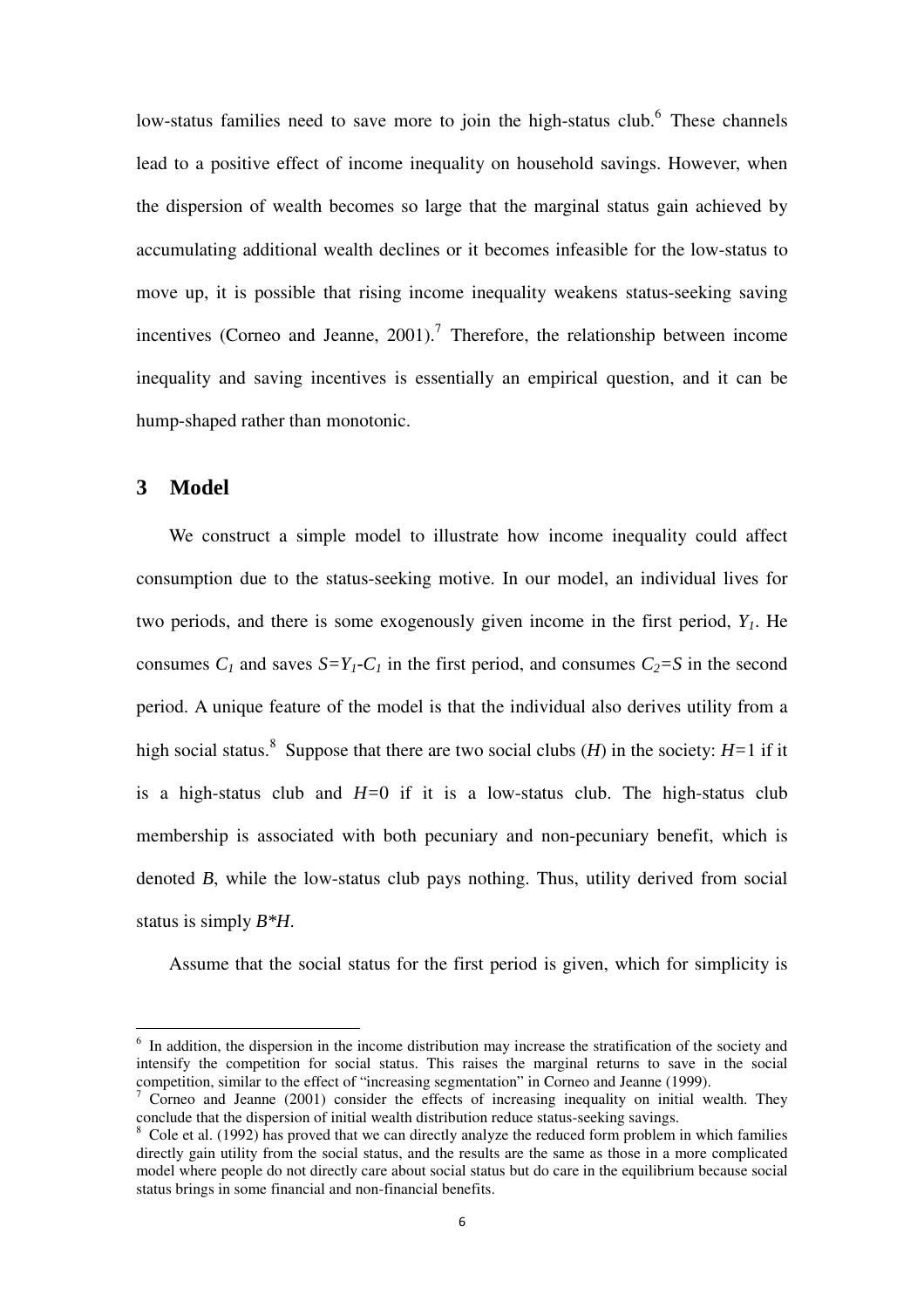assumed to be 0, but the individual can change his second-period social status by accumulating wealth. There is a threshold wealth requirement, *W*, for joining the high-status club, where we assume *W* is exogenously given for simplicity.<sup>9</sup> Thus, *H* is a function of *S*, where  $H(S) = 1$  *if*  $S \geq W$ ;  $H(S) = 0$  *if*  $S \leq W$ .

Formally, an individual select  $C_1$ ,  $C_2$  and  $S$  to maximize the following utility function, $^{10}$ 

$$
Max_{C_1, C_2, S} U(C_1) + \beta [U(C_2) + B * H(S)]
$$
  
s.t.  $C_1 + S = Y_1$   
 $C_2 = S$   
 $H(S) = 1$  if  $S \ge W$ ;  $H(S) = 0$  if  $S < W$ , (1)

where  $\beta$  is the discount factor. The utility function *U* is well behaved, i.e., increasing and concave. The model can be simplified to

$$
Max_{S} \quad U(Y_{1} - S) + \beta [U(S) + B^* H(S \mid W)], \tag{2}
$$

where the only choice variable is the savings *S*.

#### **3.1 Optimal Solutions**

We solve for optimal solution by graphical illustrations. Part (a) of Figure 1 illustrates how the lifetime utility would vary with savings given one's status:  $V(S | H = 0)$  for a low-status individual and  $V(S | H = 1)$  for a high-status individual, where  $V(S \mid H = 1) = V(S \mid H = 0) + \beta B$ . Both functions are maximized at  $S^*$ .

People may save more than  $S^*$  because they can derive utility from entering the high-status club with more savings, i.e.,  $V(S | H = 1) > V(S^* | H = 0)$  for *S* in the range of  $(S^*, \overline{S})$ , where  $\overline{S}$  is the largest possible saving that satisfies the condition

<sup>&</sup>lt;sup>9</sup> If there is a limit on the size of the high-status club, W is endogenously determined in the model. The main conclusions still hold in this case.

 $10$  For simplicity, we have assumed that families can keep the high-status even though they exhaust all the wealth accumulation in the second period. If instead, families need to save at least W to keep the high-status, the savings at the end of the second period will be affected by the status-seeking motive. The model can also be easily extended to a more general setup, such as there being more than two clubs, families having different social status in the first period, the benefit of the high-status being nonlinear, and there are more than two periods. The conclusions still hold.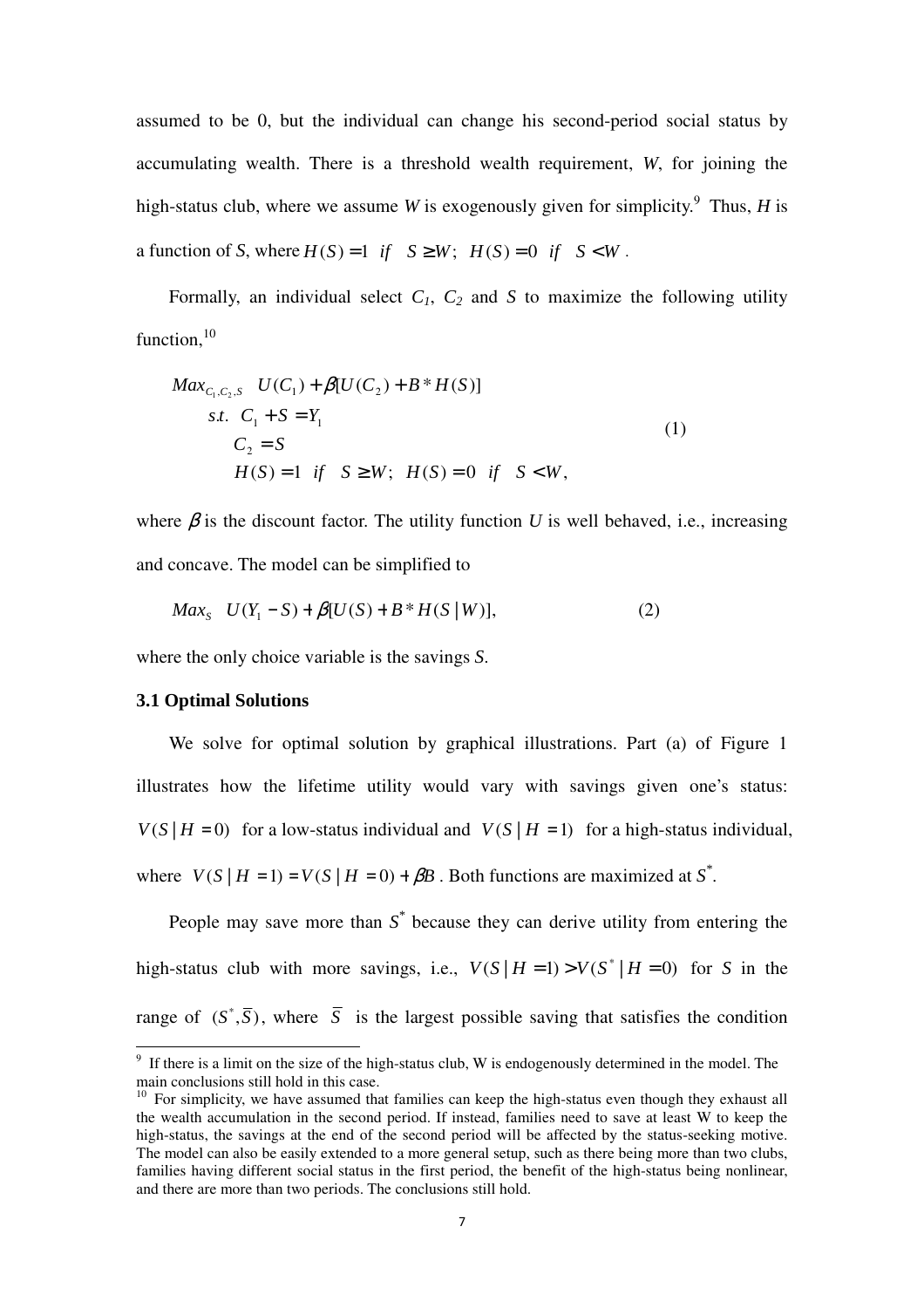$V(\overline{S} | H = 1) = V(S^* | H = 0)$ . People have no incentives to save more than  $\overline{S}$ , because they could be better off by saving only  $S^*$  even they are still in the low-status club.

Note that both  $S^*$  and  $\overline{S}$  are increasing functions of Y, which follows from the setup of the utility function. Thus, we could use  $S^*$  and  $\overline{S}$  to define one's income level. For the purpose of the following analysis, we have three income groups by comparing  $S^*$  and  $\overline{S}$  to W: one is rich if  $S^* \geq W$ , one is in the middle class if  $S^*$  < *W*  $\leq$   $\overline{S}$ , and one is poor if  $\overline{S}$  < *W*.

The actual lifetime utility function, described by the solid curves in Figure 1, depends on the income group one belongs to. It is  $V(S | H = 0)$  when the individual's savings *S* is less than *W*, but switches to  $V(S | H = 1)$  when *S* exceeds *W*. It highlights a discontinuous increase of β*B* at *S=W* due to the upgrade of the status. Based on one's income level, there are three scenarios.

### Case 1: Cheap Club Membership for the Rich

For the rich, or  $S^* \geq W$ , the membership requirement for the high-status club is low, and they choose  $S^*$  and enter the high-status club, as shown in Figure 1(c). The high-status club is "cheap" in the sense that a rich individual enters the club even if he does not save for the purpose of joining the club, and he chooses the optimal consumption and savings as if there were no membership benefits.

#### Case 2: Excessive Savings for the Middle Class

The middle class, or  $S^* < W \leq \overline{S}$ , save aggressively, as shown by Figure 1(d). In this case, the wealth requirement of the high-status membership *W* is larger than  $S^*$ , or the optimal savings when there were no status-seeking incentives, but acquiring the high-status is better than staying in the low-status club. As a result, the optimal choice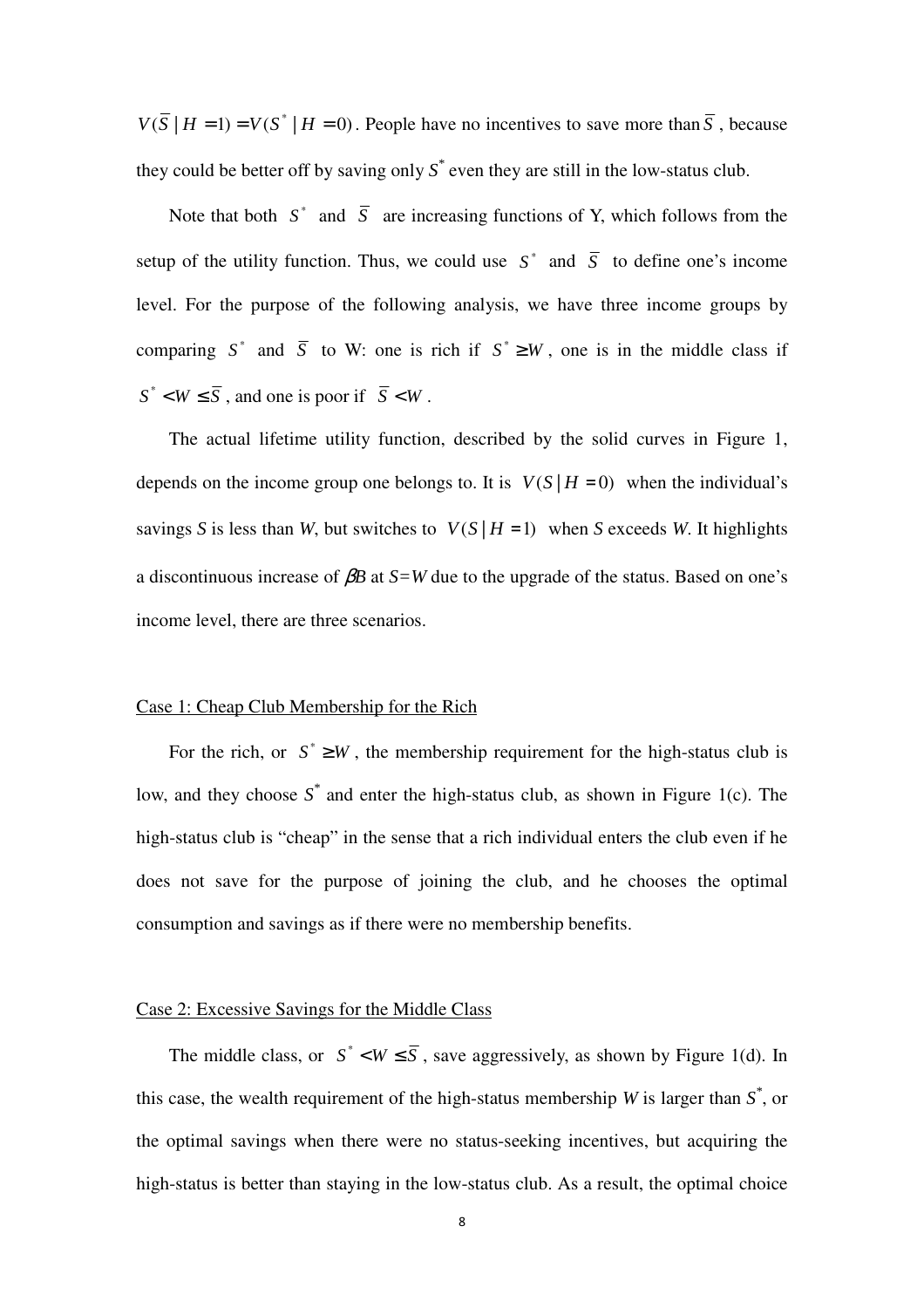is to save *W* and join the high-status club. In other words, people save excessively (more than the optimal savings *S \** without status-savings incentives) for the purpose of entering the high-status club.

#### Case 3: The Poor Giving Up

The poor, or  $\overline{S}$  <*W*, give up status-seeking. As illustrated by Figure 1(e), now acquiring higher status by sacrificing consumption is no longer desirable or improving status becomes impossible at all. Thus, people give up seeking high-status and choose *S \** as if there is no club membership.

## **3.2 Comparative Statics**

#### Club Wealth Requirement *W*

Figure 2(a) summarizes how the optimal savings vary with *W*. For the rich, or  $S^* \geq W$ , increasing *W* does not affect his optimal choice of savings. For the middle class, or  $S^* < W \leq \overline{S}$ , savings increase with *W*. In other words, rising *W* stimulates more savings (exactly equals *W*) from the middle class. For the poor, or  $\overline{S}$  < *W*, they simply give up pursuing high-status so that they do not respond to increasing *W*. To summarize, when *W* increases, the savings for each individual either have no change or increase, except those who switch from "status seeking" to "giving up". As long as there are not many "switchers", the aggregate effect of *W* on savings will be positive.

#### Club Benefits *B*

An increase in the payoff of the high-status club induces a higher  $\overline{S}$ , which means people are willing to save more to attain the high-status. As a result, some people who were originally giving up start to save excessively now. These people are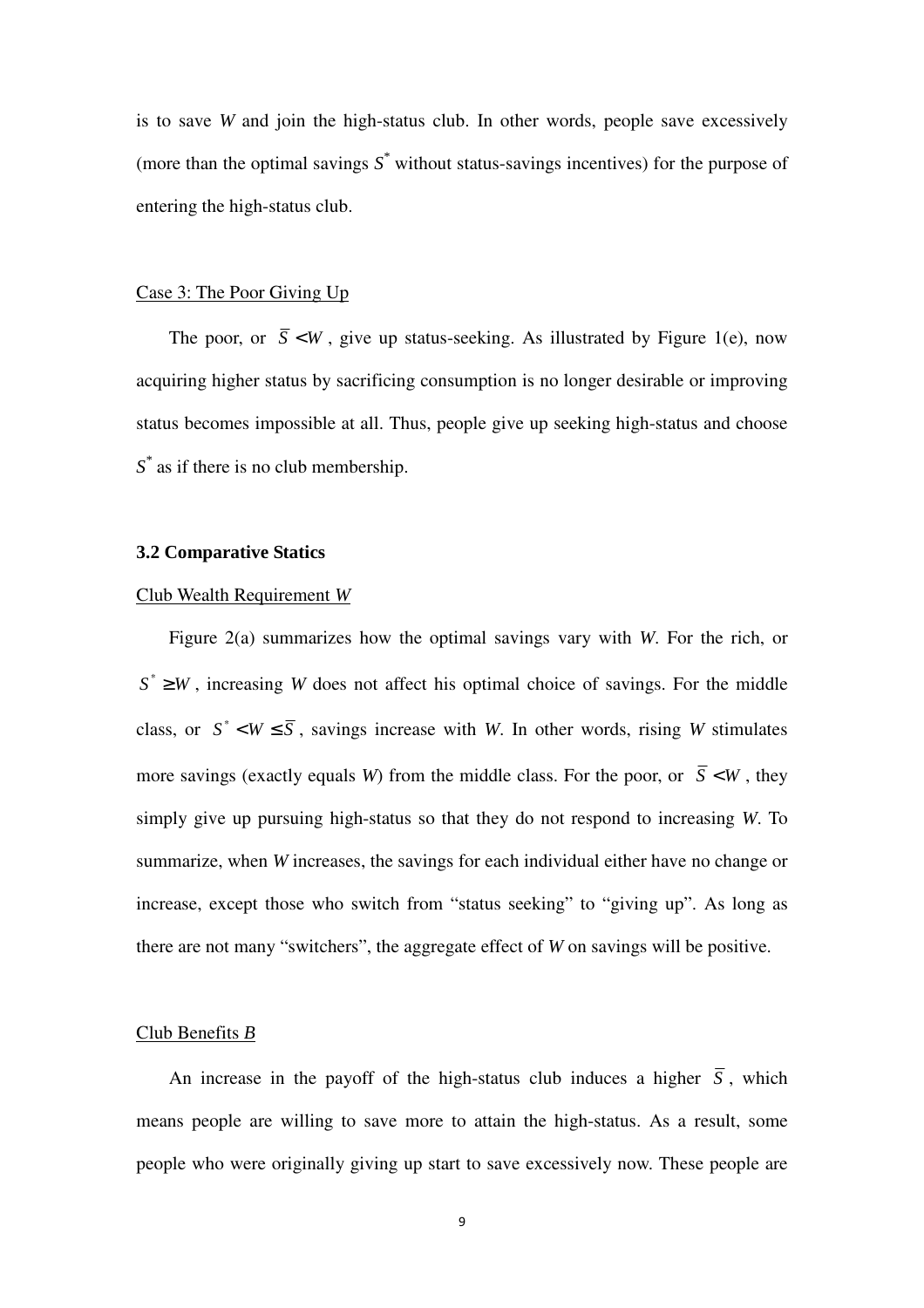represented by the segment between  $\overline{S}^0$  and  $\overline{S}^1$  in Figure 3(b), where  $\overline{S}^0$  ( $\overline{S}^1$ ) represents the  $\overline{S}$  before (after) the change in *B*. People in other ranges do not change their savings. This suggests that rising club benefit increases savings on average, and all the increase comes from the enlargement of the status-seeking group.

#### Young versus Old

The effect of age can be examined by varying the discount factor  $\beta$ , where we assume that older people care less about the future and thus have a smaller  $\beta$ . Therefore, older people would have a weaker incentive for status-seeking, and thus smaller savings. Moreover, as  $\beta$  and *B* are complementary in the utility function, a lower β (for older people) means a lower marginal impact of the club benefit *B* on savings.

## **3.3 Empirical Hypotheses**

l

In this section, we link income inequality to savings, which is the focus of empirical tests. An increase in inequality would mean two things: the increase of the club wealth-requirement *W* and an increase of the club benefit *B*. The comparative statics analyses suggest that on average, savings increase when *W* or/and *B* increases. However, the impact varies with *W* and age. Taking these together, we have the following three hypotheses:

*Hypothesis 1: On average, rising income inequality has a positive (negative) impact on savings (consumption).<sup>11</sup>* 

<sup>&</sup>lt;sup>11</sup> The model can easily be extended to the case where there are many clubs. To the extreme, a family's status is just its rank in the wealth hierarchy, which is assumed in a typical model in the literature. The conclusion still holds. The main difference between our model and the literature is that income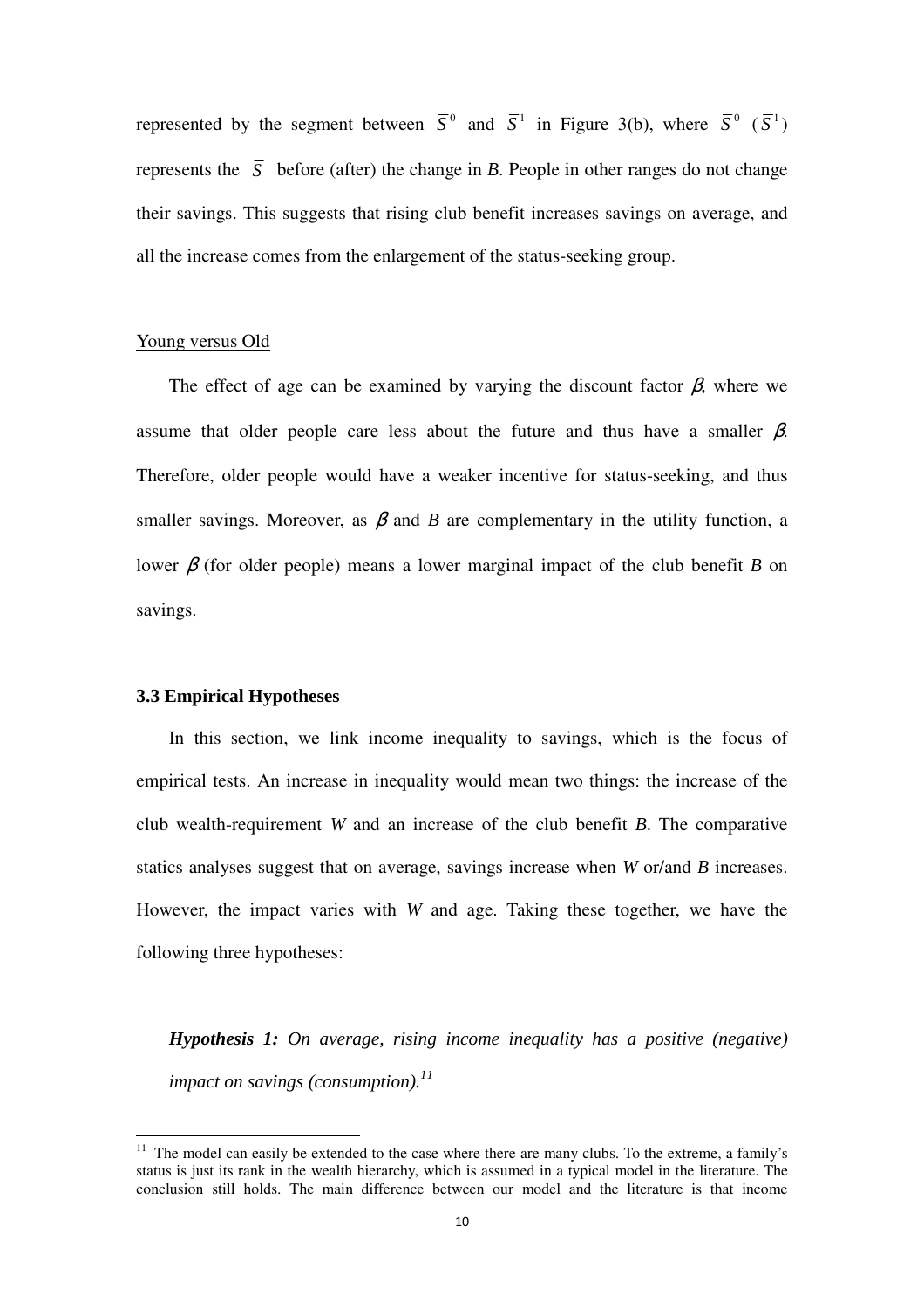*Hypothesis 2: The impact of inequality on savings is small for both the poor and rich, but is large for the middle class.* 

*Hypothesis 3: The impact of inequality on savings (consumption) is stronger for younger people.* 

## **4 Empirical Models**

l

We test these hypotheses by estimating the following empirical model,

$$
\ln(C) = \alpha + \beta * \ln(Y) + \gamma * Gini + \delta * X + \varepsilon \quad , \tag{1}
$$

where C is household consumption, including all living expenditures except education expense, Y is the families' disposable income,<sup>12</sup> Gini is the Gini coefficient, and X is other covariates.

In equation (1),  $\gamma$  measures the impact of income inequality on consumption, which is expected to be negative, and  $\beta$  is the income elasticity of consumption.<sup>13</sup> The existence of the status-seeking motive means that even after we control for family income, inequality still affects household consumption. However, if the link between income inequality and consumption works only through consumers' heterogeneity in propensity to consume, then  $\gamma$  should be zero, particularly when we allow  $\beta$  to vary with income groups. Note that as long as  $\beta$  <1, APC declines with income, which would be consistent with the literature about consumers' heterogeneity on saving

inequality increases the benefit of acquiring higher status (B), while B is fixed in a typical model. In addition, there is a discontinuous increase of the return of savings in our model. These explain why a typical model finds the increase in inequality in initial wealth reduce savings while our model indicates rising income inequality tends to stimulate savings.

 $12$  The disposable income includes wage, asset income, and transfers, excluding the social security contribution, income tax and accounting subsidy. Since the data quality of 'savings' is much worse than that of 'consumption', we focus on consumption in our empirical study and derive the responses of savings based on the results for consumption.

<sup>&</sup>lt;sup>13</sup> The prediction based on Alesina and Perotti (1996) is that  $\gamma$  should be positive, which is on the opposite of the prediction based on the status-seeking story.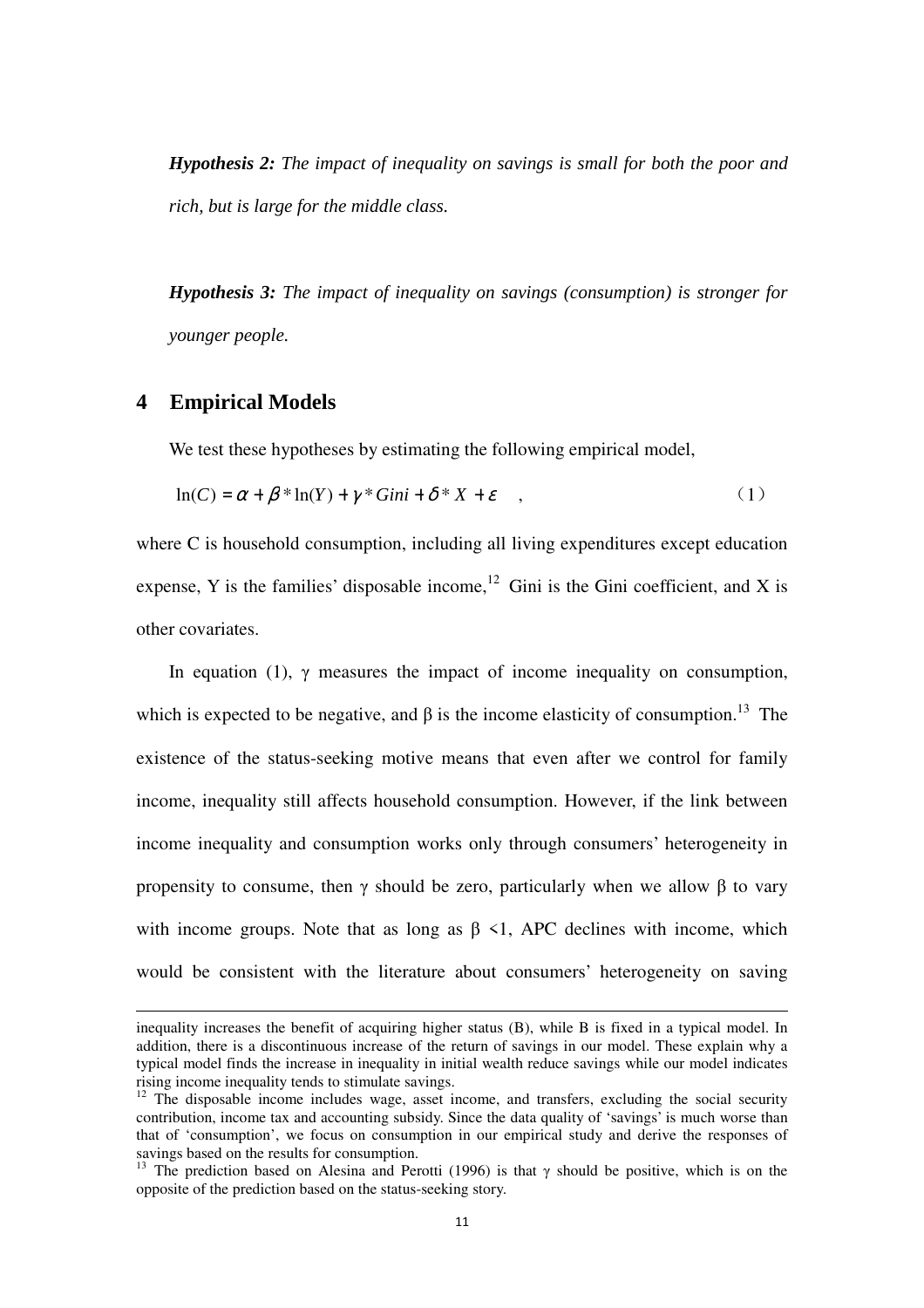propensity.

l

For the measure of inequality, we focus on the Gini coefficient, using the income ratio of the richest  $10\%$  to poorest  $10\%$  as robust tests.<sup>14</sup> Besides, we use Gini coefficient among peers or the reference group, rather than inequality of the whole society because most of the competition for non-market goods comes from peers (Coleman, 1990; Li and Zhu, 2006). Reference groups are the social or professional groups to which families compare themselves.<sup>15</sup> The most relevant rank of social status for individual families is the rank among families living in the same region and of similar age. As a result, we use inequality within the reference province-age (plus and minus 5 years) group. For example, for families with a 31-year-old head, the reference group includes families with head aged  $26-36$  in the same province.<sup>16</sup> All inequality indexes are based on income per equivalent person taking into account family size or scale. The results presented below use the equivalence scale in which one of the adults in the household has weight 1, the other adults have weight 0.7 and children's weight is  $0.5$ .<sup>17</sup>

Control variables are represented by  $X$  in equation (1), including the head's age, the family equivalent scale, the average income of the reference province-age group, provincial fixed effects, age-group fixed effects and year fixed effects. We define five age group dummies, which are respectively under 34, 35-44, 45-54, 55-64, and above

 $14$  The Gini coefficient reflects the average dispersion while the ratio 90/10 focuses on the difference on the tails.

<sup>&</sup>lt;sup>15</sup> Bakshi and Chen (1996) introduce the reference group's average wealth in their theoretical model and Clark and Oswald (1996) provide empirical evidence for the importance of the reference level of income against which an individual compares himself or herself. Consequently, it is important to consider reference group when analyzing the effect of the status-seeking on behavior.

<sup>&</sup>lt;sup>16</sup> We use province instead of smaller regional units to ensure that there are sufficient samples in the group so that the inequality index is reliable. We also find very similar results when we apply fixed age groups for all families, for example for families with 30-years-old head and families with 39-years-old head, their reference groups are the same: families with head aged 30-39.

<sup>&</sup>lt;sup>17</sup> The results are quite robust to different family equivalent scales (see Atkinson et al., 1995 for definitions of family scale).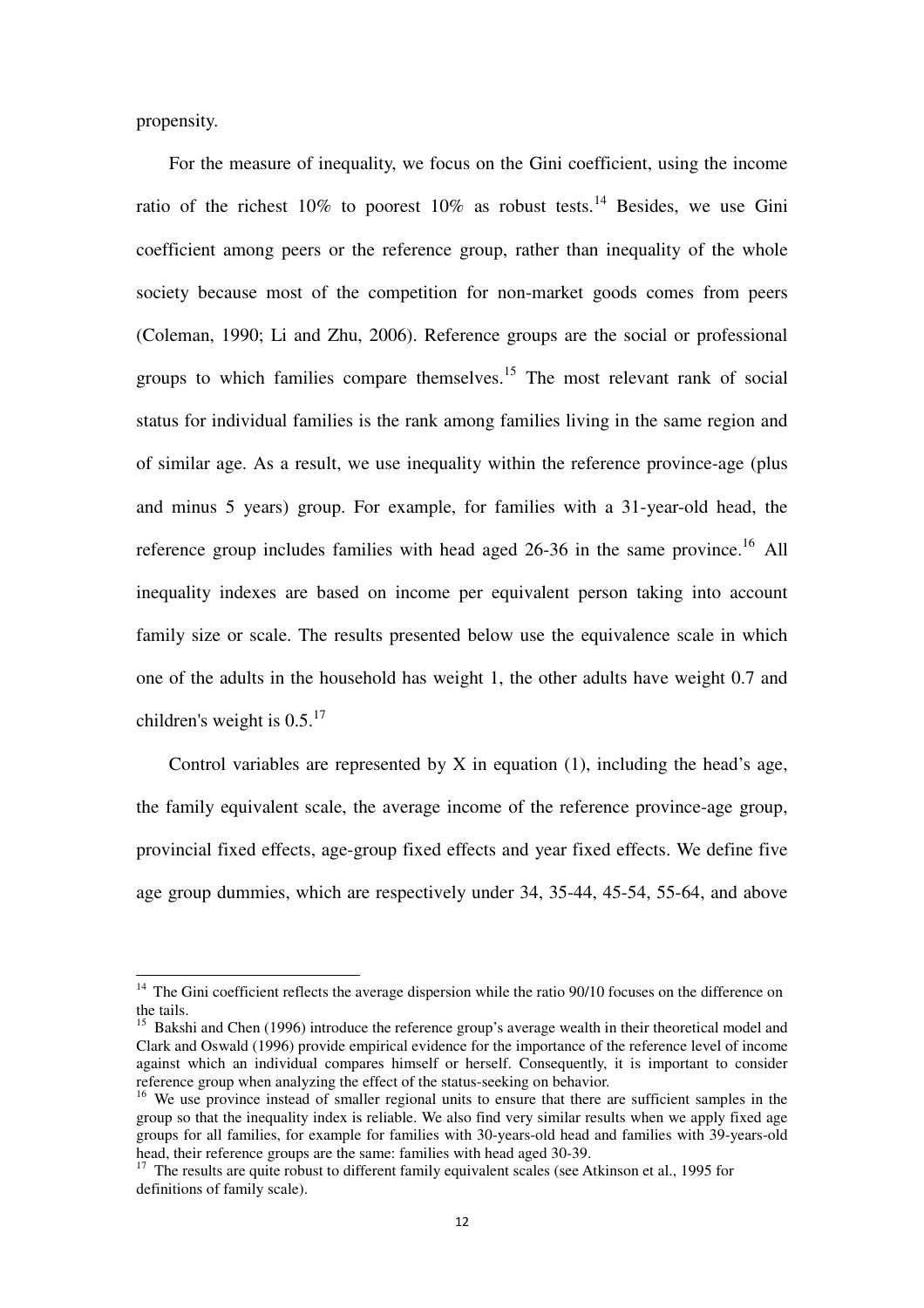65.<sup>18</sup> In addition, we control for the interactions between province and year dummies and those between age group dummies and year dummies to allow for the provincial and age-group effects to vary across years. Thus, the identification of our model relies on the difference in the nonlinear temporal changes in income inequality across age groups and provinces.

## **5 Data and Descriptive Statistics**

The data come from the annual Urban Household Survey (UHS) conducted by the National Bureau of Statistics in China. The UHS covers all provinces in China, and uses a probabilistic sampling and stratified multistage method to select households. It is a rotating panel in which one third of the sample is replaced each year and the full sample is changed every three years. The sampled households are asked to keep detailed records of incomes and expenditures every day. It has demographic and income information for every member of the family. Unfortunately, it has no information on assets.

We have access of data for nine Chinese provinces from 1997 to 2006, including Beijing, Liaoning, Zhejiang, Anhui, Hubei, Guangdong, Sichuan, Shanxi and Gansu, which represent different regions and economic conditions. The mean values and the trends of the most important variables are quite comparable between our sample and the national sample. The statistics are available to interested readers on request.

Since there is no information on each member's expenditure, our analysis is based on consumption of the whole family. We drop families whose head is below age 25 or above age 75, because we cannot find enough families in these age groups to get reliable estimates of inequality measures. Finally, we exclude outliers with annual disposable income less than 100 RMB, ten families with highest income (annual

l

 $18$  Results are not sensitive to different ways of classify age groups.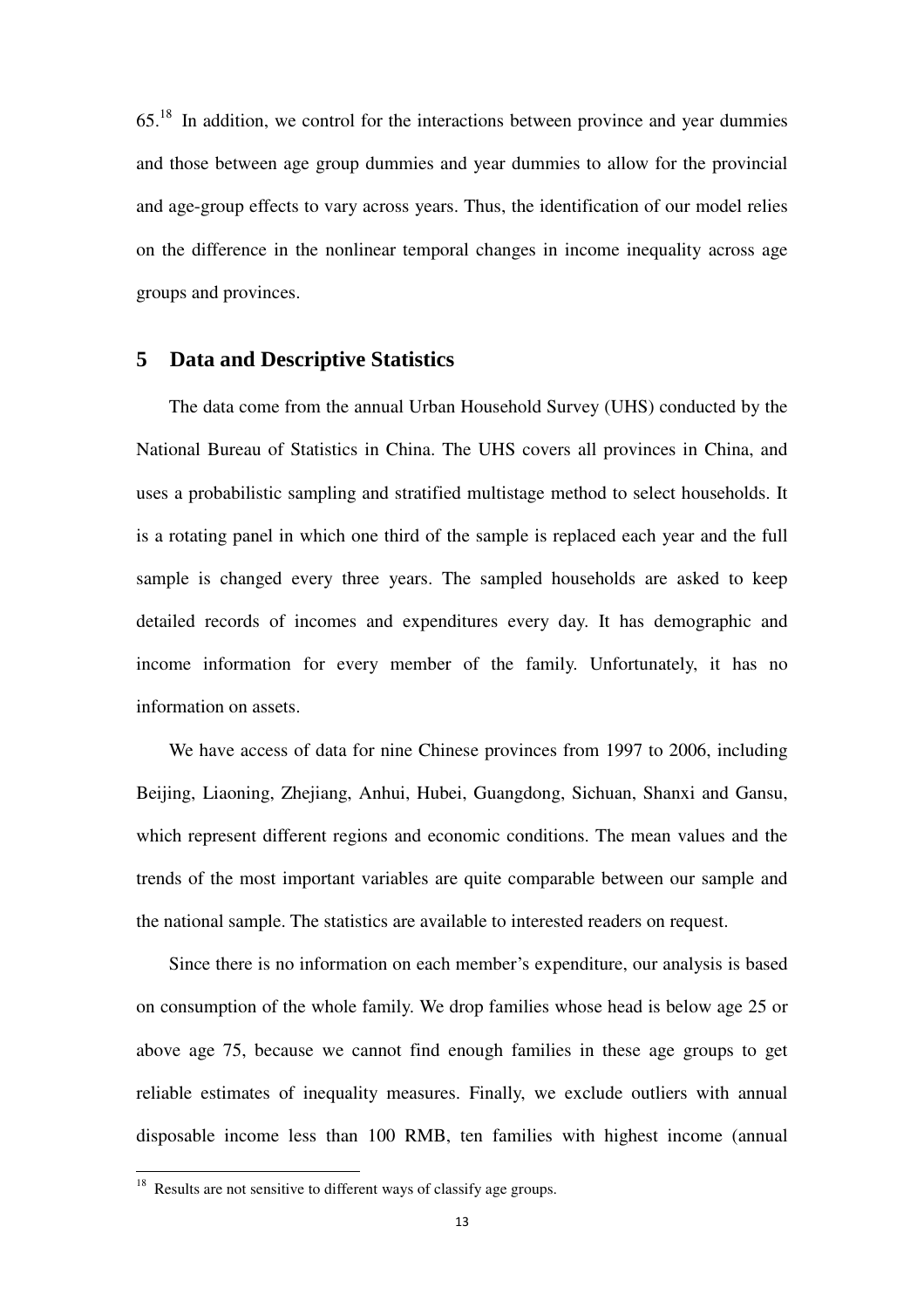disposable income more than 500,000 RMB), families whose living expenditure is 5 times larger than the income, or is 2 times larger than the income but larger than 200,000, and families whose family size is large than  $10<sup>19</sup>$  Our final sample includes 102,971 families in total.

The simple time-series trend in Figure 3 seems to suggest that consumption declined while inequality rose in our sample period. The average propensity to consume (APC) dropped sharply from 86.6% in 1997 to 81.5% in 2006, while the within reference group inequality rose dramatically from 0.23 to 0.29. The within province inequality has a similar trend to that of within reference group inequality. Figure 4 suggests that there are large variations of Gini coefficient across both provinces and age groups, which is good for estimations.

## **6 Estimation Results**

l

This section reports regression results. All regressions are Ordinary Least Square estimations. We focus on the results using Gini coefficient as the measure for income inequality. The estimates based on Ratio 90/10 show quite similar robust results, and are not reported to save space. $^{20}$ 

#### **6.1 Status Seeking and Consumption**

Table 1 reports the effect of income inequality on household consumption using Gini coefficient as our inequality measure. We control for family income, the head's age, the average income of the reference group, and province, year and age group fixed

<sup>&</sup>lt;sup>19</sup> In 2002, the questionnaire was changed substantially. More detailed questions were included and the sample size was expanded from 21000 to 56000. These adjustments may cause the inconsistency of the caliber for the same variables between the data from 2002 to 2006 and that from 1997 to 2001. Accordingly, our estimation is based on the data from 1997 to 2006, and we use the data of 2002-2006 as a robust check, and the results are similar.

<sup>&</sup>lt;sup>20</sup> Particularly, when Ratio 90/10 increases by 1, the average household consumption decreases by 1.6 percent and the average education investment increases by 7.4 percent. The difference across income groups and age groups are also similar to that based on the Gini coefficient.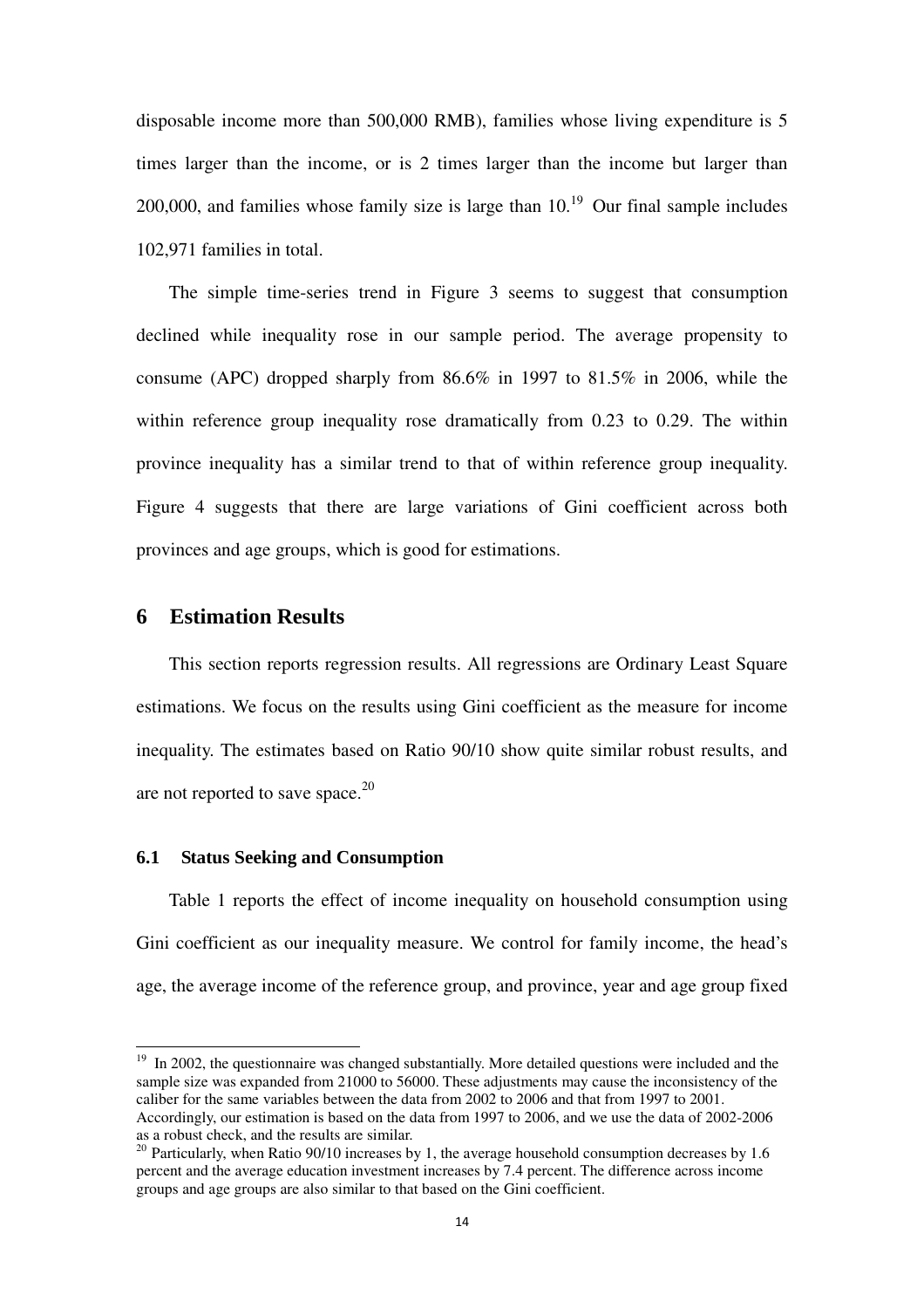effects in these regressions. We also allow for the linear time trend of the average consumption to differ across provinces and age groups.

Regression results show that given income, consumption declines with the Gini coefficient, which is consistent with Hypothesis 1. The first column shows that after controlling for disposable family income, the Gini coefficient has a significant negative effect on household consumption. When the Gini coefficient increases by 0.1, household consumption drops by 3.8%. As expected, income itself has a positive coefficient. The magnitude of 0.763 means that when income rises by one percent, consumption increases by 0.763 percent.

The impact of inequality on consumption still holds when we allow for different kinds of non-linear effects of income. We control for five income quintile groups, which are defined according to their income rank in the province-age group, in column 2, and both income group dummies and their interactions with log(income) in column 3 to allow different income groups to have different propensity to consume. The estimated coefficients on the Gini coefficient do not change much. In column 4, we control for the linear time trend for each province-age group and the result remains.<sup>21</sup> To summarize, we have found evidence supporting hypothesis 1, i.e. income inequality on average stimulates more status-seeking savings.

## **6.2 Heterogeneous Effects across Income Groups**

l

In this part, we test Hypothesis 2, i.e., the impact of inequality on consumption varies with income. To do this, we define three income groups: *poor* for the bottom one third of the income distribution, *middle-class* for the middle one third, and *rich* for

<sup>&</sup>lt;sup>21</sup> Besides the specifications reported in the table, we have tried many other specifications, such as controlling ten instead of five age categories, applying different age group categories (under 30, 30-40,40-50,50-60, and 60 above), controlling more family characteristics (including family scale, heads' education level and race), and the results are quite robust.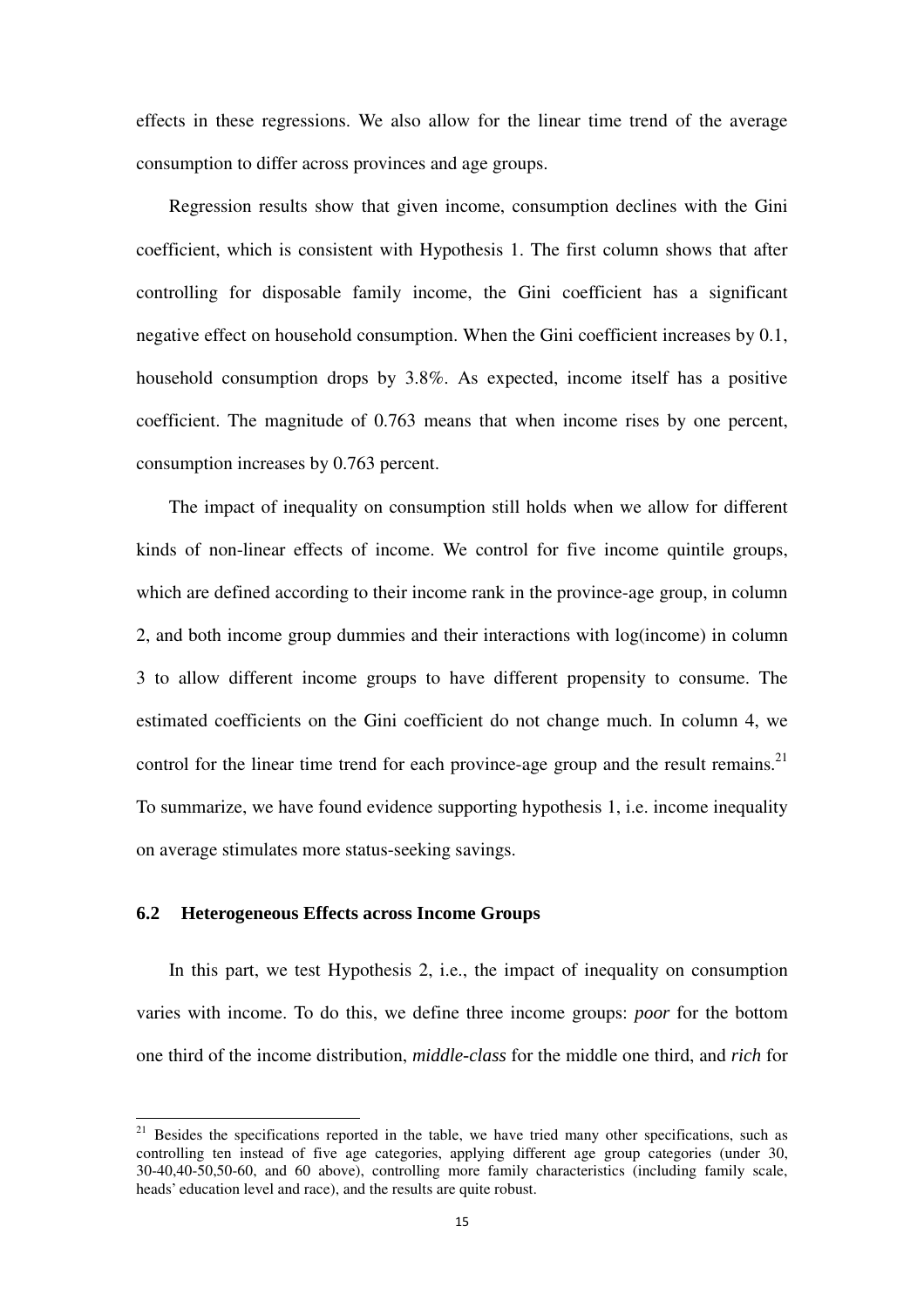the top one third. We estimate the following model,

$$
\ln(C) = \alpha + \beta * \ln(Y) + \gamma_1 Gini + \gamma_2 middle + \gamma_3 Gini * middle
$$
  
+  $\gamma_4 rich + \gamma_5 Gini * rich + \delta * X + \varepsilon$ . (2)

The variable "middle" is a dummy variable that equals 1 if the family belongs to the middle class, and "rich" is a dummy variable that equals 1 if the family is rich.

Results reported in Table 2 show that the impact of inequality on consumption decreases with income. The first column of Table 2 shows that the coefficient of the interaction between middle and Gini is significantly positive. For this group, the impact of inequality is -0.333, relative to -0.530 for the poor. The interaction term of rich\*Gini is also positive and significantly different from zero, with an estimated coefficient of 0.269, suggesting that the impact of inequality for the rich is even smaller (-0.261). Regressions based on the three sub-samples (the poor, the middle, and the rich) show a similar pattern (column 2 to 4): the effect of inequality on the consumption for the rich is significant negative at 10% significance level, but it is much weaker than that for the middle and for the poor.

These results seem to show that the impact of inequality decreases with income (consistent with Hypothesis 2), and we do not find that the poor giving up (inconsistent with Hypothesis 2). One potential explanation is that our sample only includes urban households, and does not include poor households in China, most of whom live in the rural area. As a result, households in our sample are not poor enough to give up.

#### **6.3 Young versus Old**

We then test Hypothesis 3: income inequality has a larger impact on consumption for the young than the old, and results reported in Table 3 indeed confirm this. The first column shows that the interaction term young\*Gini is negative and significant, suggesting that the negative effect of income inequality on consumption tends to be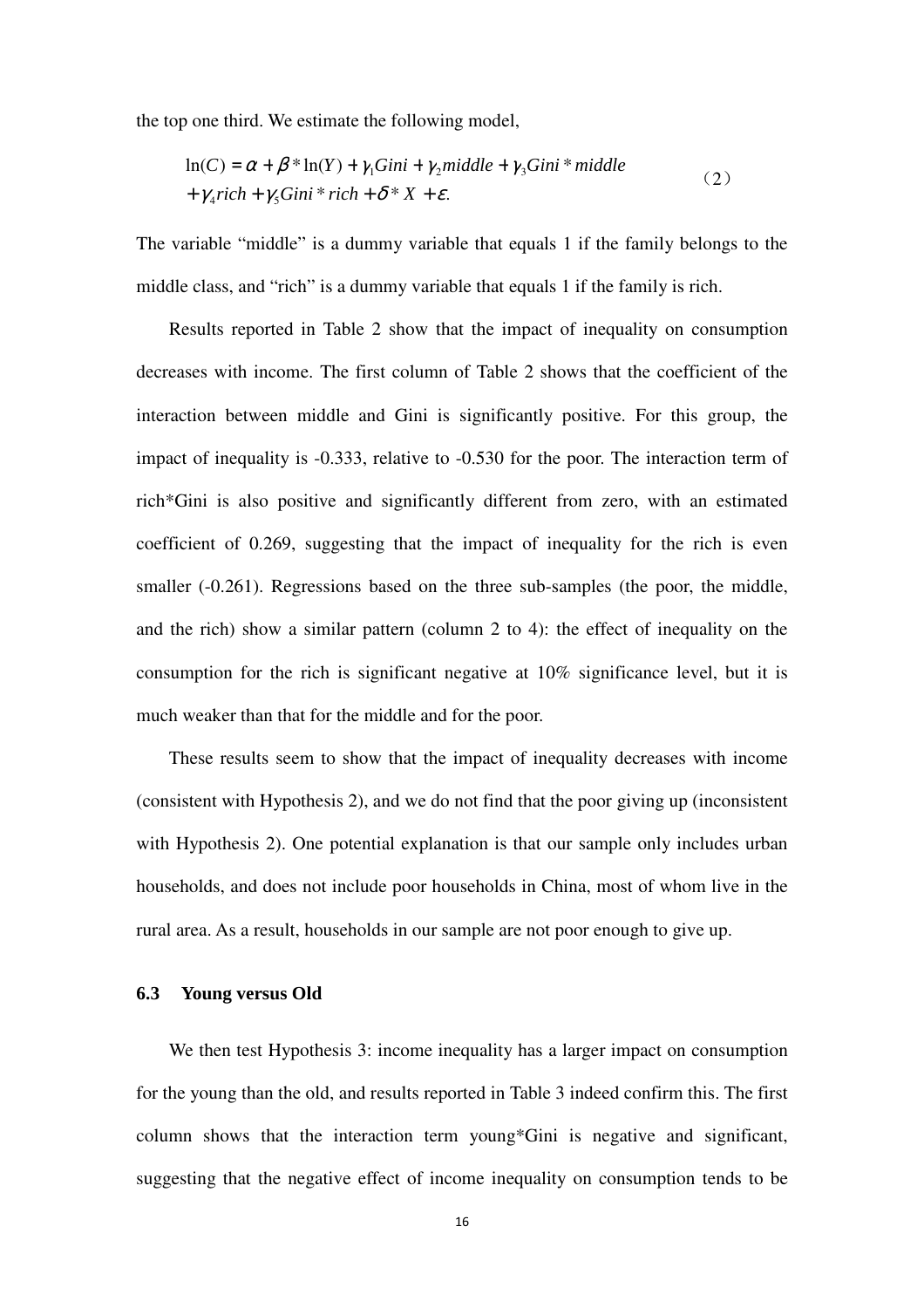stronger for the young (household head younger than 55) than for the old (55 or above). Regressions based on the two sub-samples (young versus old) show a similar pattern (column 2 and 3): for the young, income inequality has a significant negative effect on their consumption; while the effect is much weaker for the old. Finally, when we have five finer age groups (below 35, 35-45, 45-55, 55-65, and above 65), we find that for the oldest group (above 65), inequality has a significantly smaller effect on consumption compared to other groups. This provides stronger support that the old indeed has less status-seeking incentives than the young.

## **6.4 Education Investment**

 $\overline{a}$ 

One specific way of improving status is investing in education. Education is not only considered as an indicator of social status itself, but also is correlated with higher income and wealth. <sup>22</sup> Thus, we hypothesize that rising income inequality may encourage households to increase education investment. Since there is generally very little education investment for adults, we only consider families with children under age 30.<sup>23</sup>

Results reported in Table 4 indeed show that rising income inequality has a positive impact on education investment. Column 1 shows that the Gini coefficient has a strong positive effect on household education expenditure. When the Gini goes up by 0.1, education expenditures increase by 50%. The positive effect of Gini coefficient on education expenditures remains when we control for the income group dummies and their interactions with Gini (column 2).

Unlike the results for consumption, the effect of income inequality on education

 $22$  Because education expenditures are actually an investment instead of consumption, we have excluded them from consumption in our previous analysis.

 $^{23}$  We also try the specification that excludes families who have no kids under 25, and (or) whose kids are all under age 3, and (or) families who have kids at school but have no education expenditure. The results indicate stronger positive effect of income inequality on education expenditure.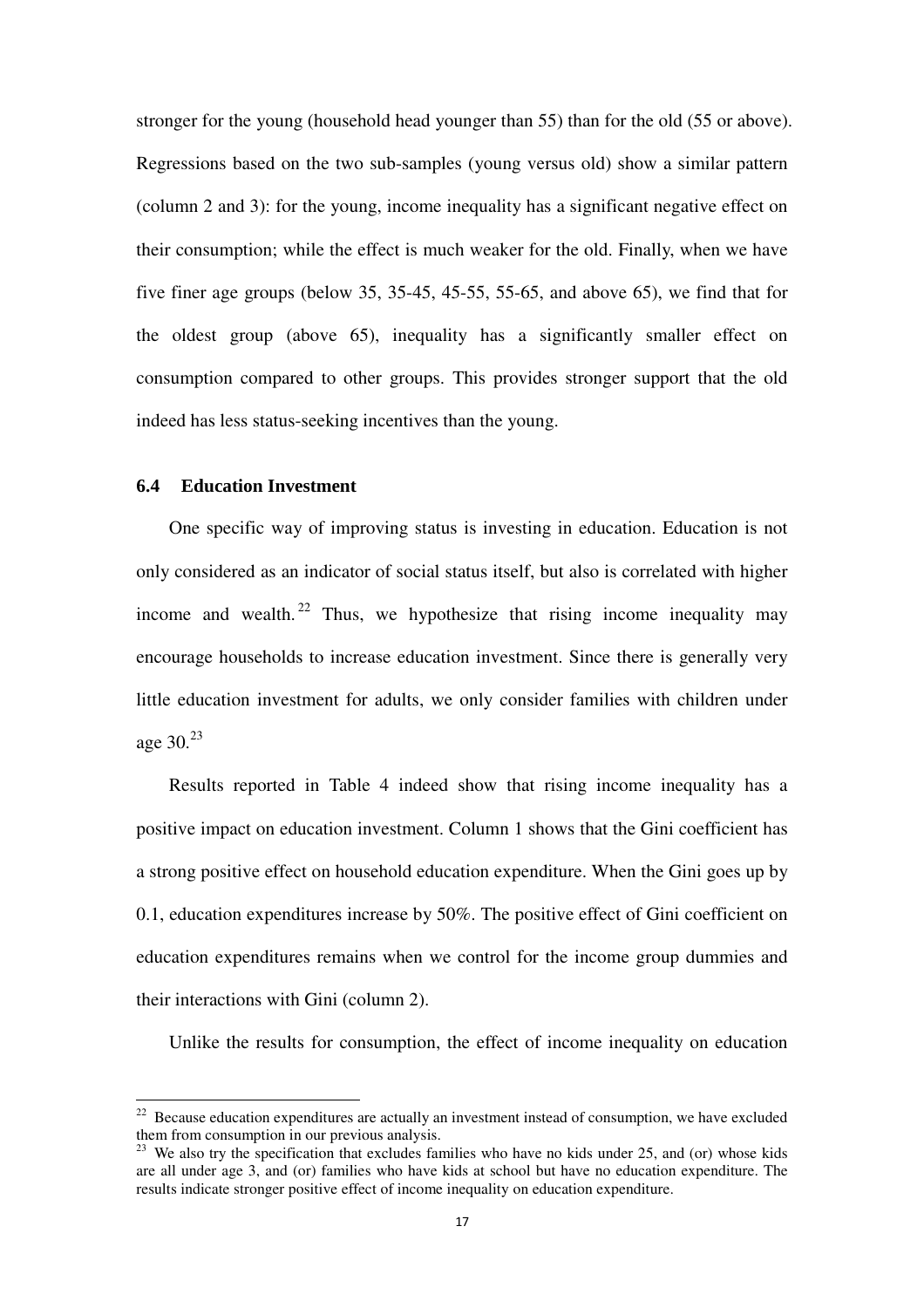expenditure does not decrease with family income (columns 3-6 of Table 4). Actually, the education investment of the rich may increase more than the poor as income inequality increases. This suggests that the rich may have stronger incentives than the poor in investing in children's education, probably because the human capital of the parents are more difficult to be passed to the next generation compared to wealth.

#### **7 Robustness Tests**

## **7.1 Counterfactual Tests**

We argue that income inequality has a negative effect on household consumption because of the status-seeking motive of savings, but such motive should not affect the basic consumption for human needs. If we find a similar effect of income inequality on basic consumption, then our specification could be wrong. We use basic food consumption (cereal) to represent the subsistence expenditure in the robustness tests. As expected, the first column of Table 5 shows that income inequality has no effect on the subsistence consumption, or consumption of cereal. When we switch to non-basic food consumption as dependent variable, including cakes, fish, beverages and the expense at restaurants, we find status-seeking saving incentives again: inequality has a significant negative effect on non-basic food consumption (column 2 in Table 5).

### **7.2 Alternative Stories**

Besides the social-status seeking story, there can be alternative stories to explain the negative effect of income inequality on consumption. One probable story is related to the housing market in China. Income inequality among the reference group can be positively correlated with provincial housing price. At the same time, rising housing price may reduce household consumption and stimulate savings for housing.

To test whether housing price has caused the correlation between inequality and

18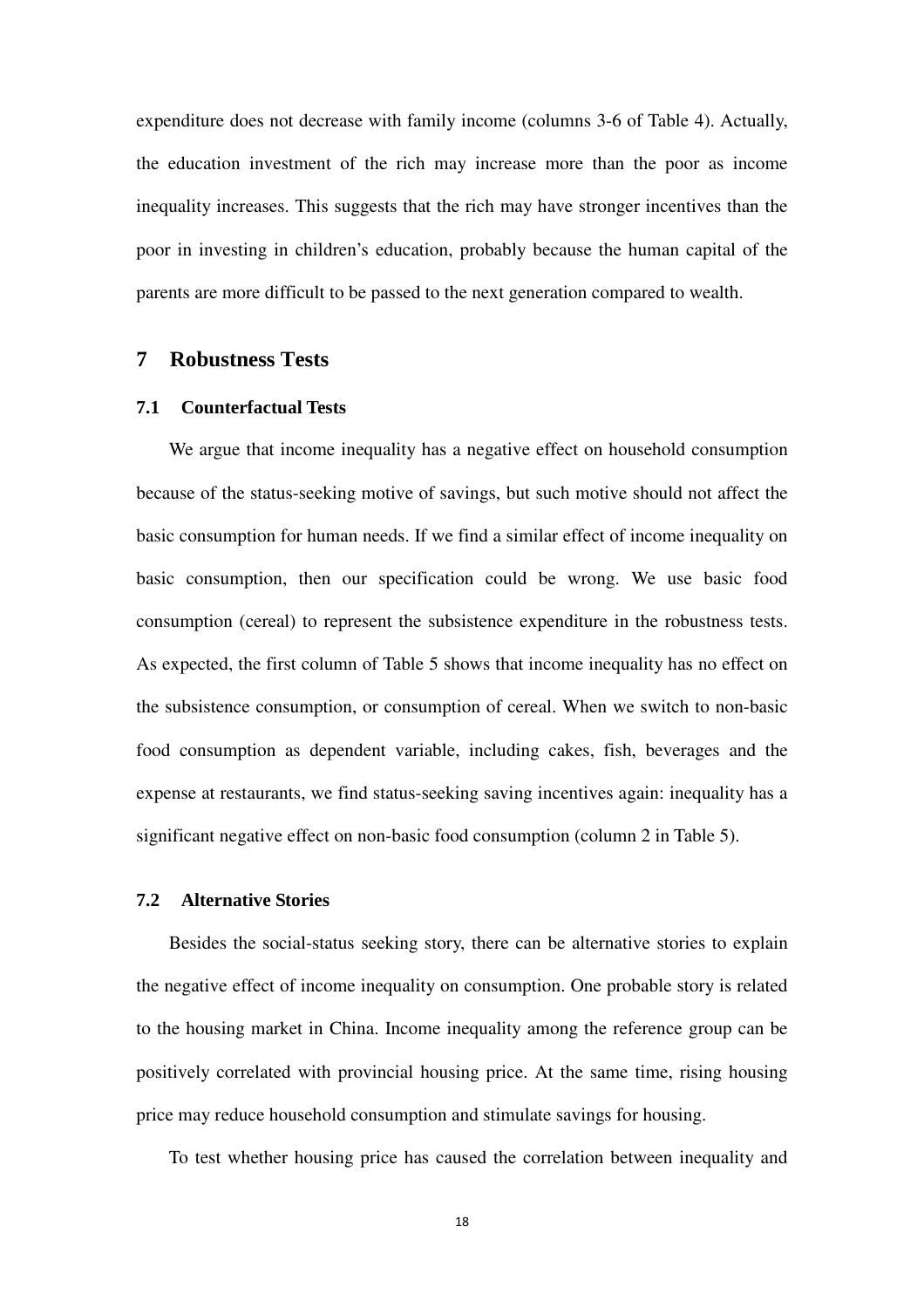consumption, we augment model (1) by including a variable of housing price index. The third column of table 5 shows that after we control for provincial housing price index in the regression, the coefficient of Gini does not change much from those reported in Table 1. Housing price itself does not have a significant effect on consumption.

Another story is related to the imbalanced sex ratio in China. Wei and Zhang (2009) argue that the competition in the marriage market resulted from the rising sex ratio imbalance accounts for about half of the actual increase in the household savings rate during 1990-2007. If the sex ratio is correlated with our income inequality measures, our estimation of the effect of income inequality without controlling for the sex ratio is biased. In the fourth column in Table 5, we include the sex ratio variable used by Wei and Zhang (2009), which is the sex ratio for the age cohort 7-21. Controlling for the sex ratio does not change our main result. Sex ratio indeed has a negative coefficient, though not statistically significant in our sample.

The last alternative story is about the correlation between inequality and downward income risks. Generally, higher income risks result in more precautionary savings and less consumption. Therefore, rising inequality can have a negative impact on consumption due to the increase in income risks instead of the status-seeking motive.

To test this, we exploit the fact that the Urban Household Survey is a rotating panel and measure the *downward income risk* by calculating the proportion of families in a province-age group who experienced a decrease in income for families who are in the sample two yeas in a row.<sup>24</sup> We find that the correlation between income inequality and downward income risk is 0.33, but only 30% of the families experienced a

l

 $24$  The urban household survey does not have a consistent identifier for each family until 2002. Thus, this part focuses on the survey in 2002-2006. We construct a 2-year panel with 17000 families.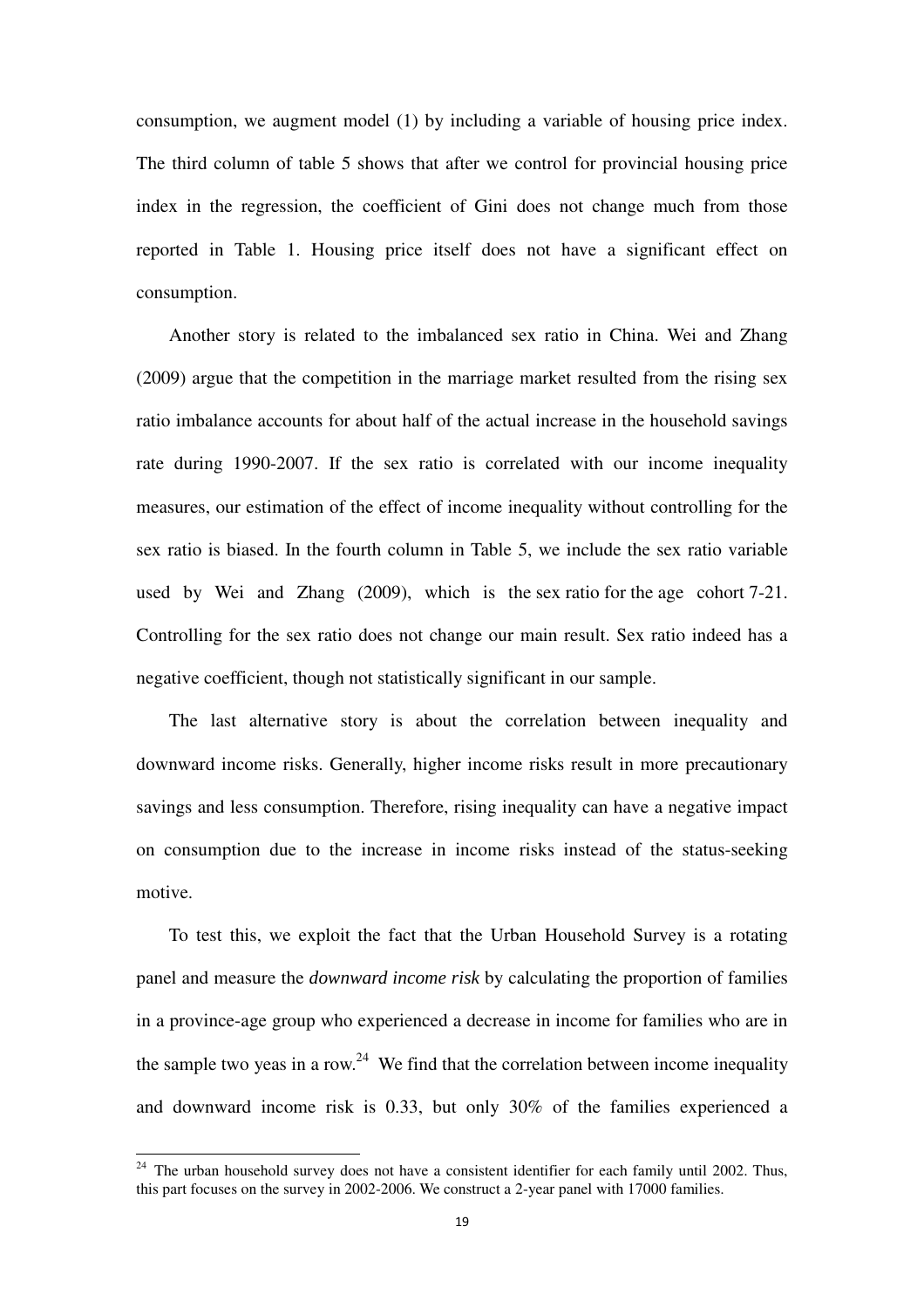decrease in income, and less than 15% of the families had a decrease of more than 10%. Moreover, after we add the downward income risk variable in the baseline model (column 5 in Table 5), the negative effect of Gini is even larger, which indicates that the income risk is not the reason for the negative effect of income inequality on consumption.<sup>25</sup>

## **8 Conclusions**

l

The rapid increase in income inequality in China and the substantial variation in inequality across regions and groups provide us a good opportunity to test the status-seeking hypothesis. Our simple theoretical model illustrates that households tend to save more when the income gap widens because of the status-saving incentives, but the impacts are different for different income levels: the rich save normally as achieving a high-status is easy, the middle-class save excessively in order to achieve a higher status, and the poor simply give up. The model also shows that the young saves more than the old.

Empirical results support these theoretical predictions. Using China Urban Household Survey data, we find that income has a negative impact on household consumption after we control for the income effect itself. The estimate indicates rising inequality can explain a large part of the declining consumption as a percentage of income between 1997 and 2006. In our sample, the urban Gini coefficient rose from 0.23 in 1997 to 0.29 in 2006 on average, which can explain 23% of the decline of urban household consumption during this period.

In addition, the negative effect of income inequality on consumption is stronger

 $25$  Without considering the income risk, the estimated coefficient of Gini in the baseline model is  $-0.42$ using the sample of that period.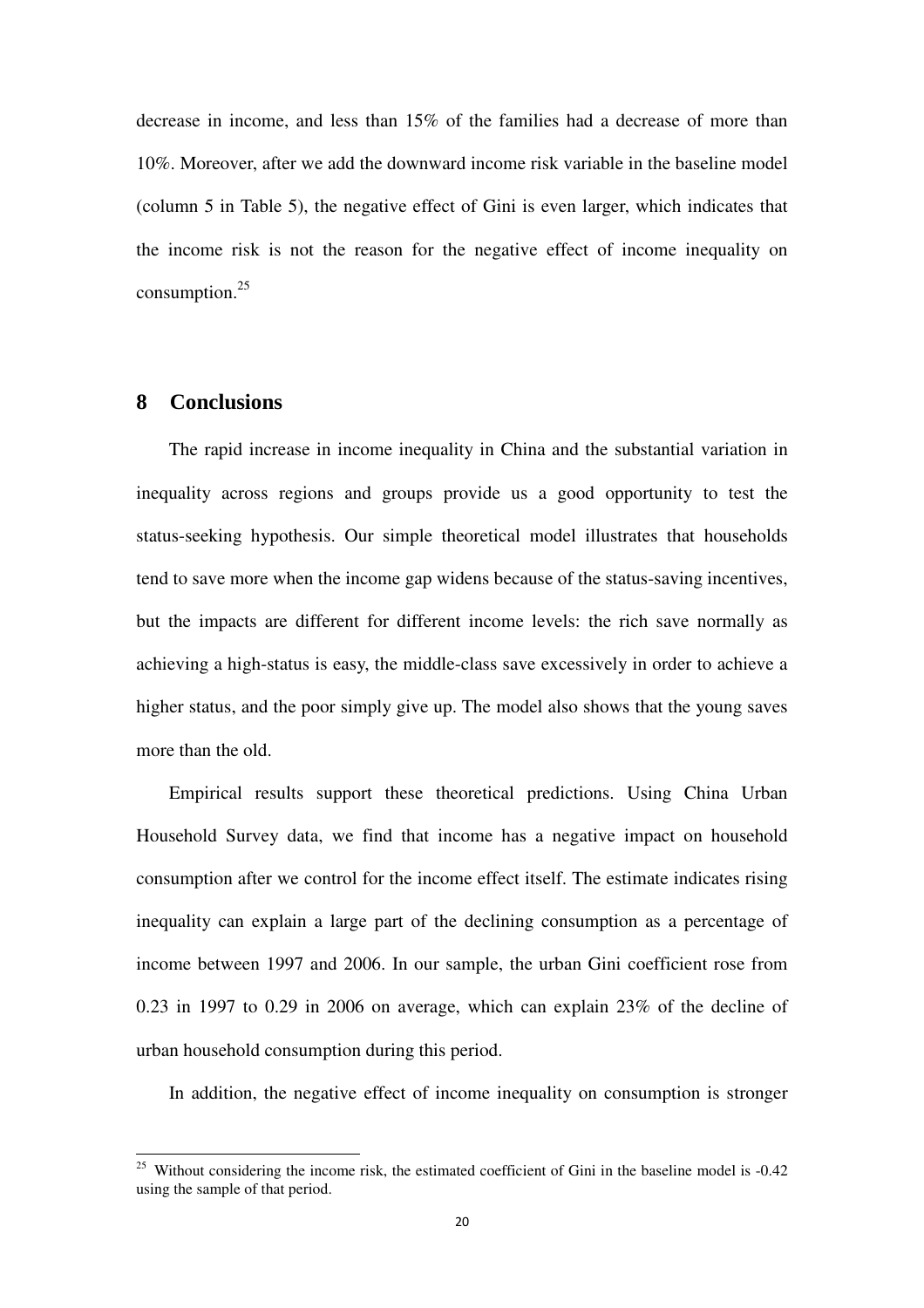for poorer and younger people. We also find that the rising inequality has encouraged families to invest more in children's education, and the effect does not differ much between the rich and the poor. These results are robust to different inequality measures and different model specifications.<sup>26</sup> However, we do not find the poor in our sample giving up. The results are consistent with the story that people save to improve their social status, which is associated with both pecuniary and non-pecuniary rewards, and rising income inequality strengthens this motive.

l

<sup>&</sup>lt;sup>26</sup> Other sensitivity tests we have tried include: deflating all the nominal variables using the provincial CPI, excluding families with heads under 30 and over 65, and excluding the samples of 1997-2001. Again, the results demonstrate the robustness of our estimations. Results are available from the authors.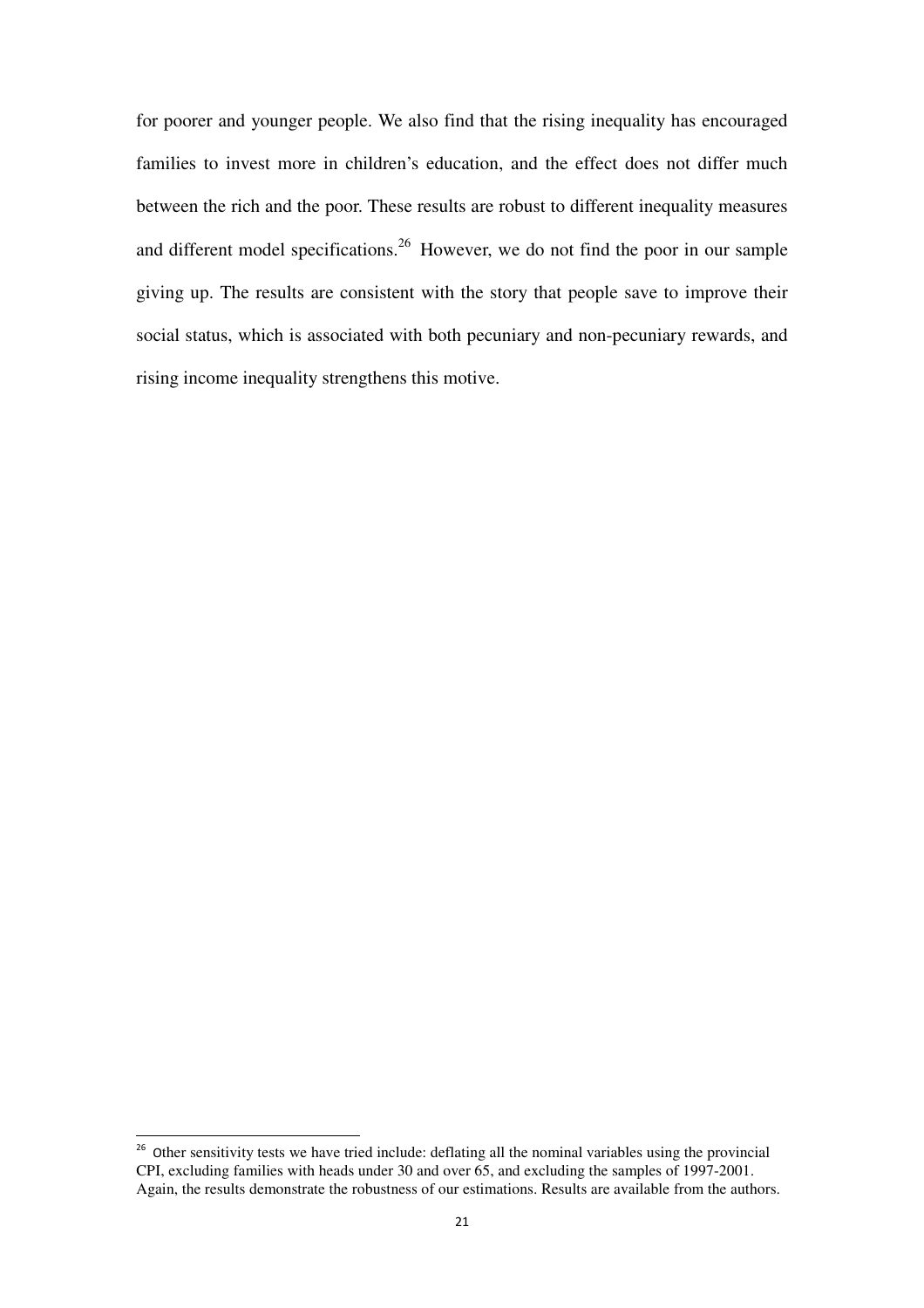## **Reference**

- Alesina A. and R. Perotti, 1996, Income distribution, political instability, and investment, European Economic Review, 40: 1203- 1228
- Bakshi, G. S., and Zhiwu C. 1996, The Spirit of Capitalism and Stock-Market Prices, American Economic Review 86: 133 – 157.
- Clark, A. and Oswald, A. 1996, Satisfaction and Comparison Income, Journal of Public Economics, 61:359-381.
- Chamon M. and E. Prasad, 2008, Why are saving rates of urban households rising? NBER Working Paper 14546
- Cole H., G. Mailath, A Postlewaite , 1992, Social Norms, Savings Behavior, and Growth, The Journal of Political Economy, 100:1092-1125
- Coleman, J., 1990, Foundations of social theory, Harvard University Press, Cambridge, MA.
- Corneo, G., and O., Jeanne, 1998, Social organization, status and savings behavior, Journal of Public Economics, 70: 37–51.
- Corneo, G., and O., Jeanne, 1999, Social organization in an endogenous growth model, International economic review, 70: 37–51.
- Corneo G. and O. Jeanne, 2001, Status, the Distribution of Wealth, and Growth, The Scandinavian Journal of Economics, 103: 283-293
- Cowell, F.A. 1989, Sampling variance and decomposable inequality measures, Journal of Econometrics, 42: 27-41.
- Dynan, K. E., J. Skinner, and S. P. Zeldes, 2004, Do the Rich Save More? Journal of Political Economy, 112: 397-444
- Fershtman C., K. M. Murphy, and Y. Weiss Source, 1996, Social Status, Education, and Growth, The Journal of Political Economy, 104: 108-132
- Futagamia K., and A. Shibatab, 1998, Keeping one step ahead of the Joneses: Status, the distribution of wealth, and long run growth, Journal of Economic Behavior & Organization, 36:109-126
- Horioka , C. Y. and Wan , J . , 2006, The Determinants of Household Saving in China : A Dynamic Panel Analysis of Provincial Data ,NBER Working Papers 12723.
- Kraay, A. ,2000, Household Saving in China, World Bank Economic Review, 14: 545—557
- Gong, Liutang, and Heng-fu Zou, 2001. Money, Social Status, and Capital Accumulation in a Cash-in-Advance Model. Journal of Money Credit and Banking 33: 284-293.
- Kuijs, Louis, 2006, How Will China's Saving-Investment Balance Evolve? World Bank Policy Research Working Paper #3958.
- Li H. and Y. Zhu, 2006, Income, income inequality, and health: Evidence from China, Journal of Comparative Economics, 34: 668–693
- Long, N., and K., Shimomura, 2004, Relative wealth, status-seeking, and catching-up, Journal of Economic Behavior & Organization, 53: 529–542
- Menchik P. and M. David, 1983, Income Distribution, Lifetime Savings, and Bequests, The American Economic Review, 73: 672-690
- Meng, Xin, 2003. "Unemployment, consumption smoothing, and precautionary saving in urban China," Journal of Comparative Economics, Elsevier, vol. 31(3), pages 465-485, September.
- Modigliani F. and S. Cao, 2004, The Chinese Saving Puzzle and the Life-Cycle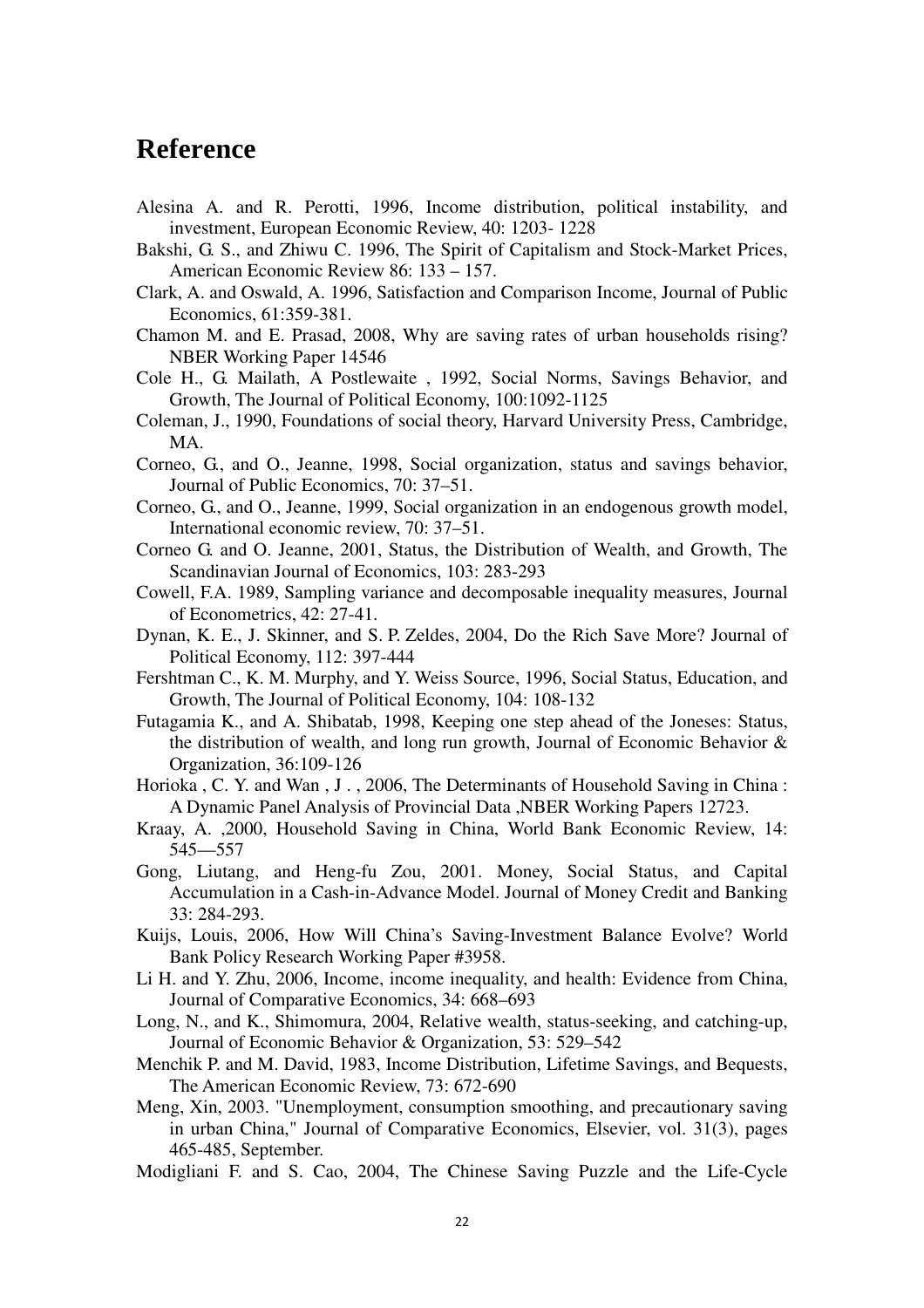Hypothesis, Journal of Economic Literature, 42: 145-170

- Musgrove, P., 1980, Income Distribution and the Aggregate Consumption Function, The Journal of Political Economy, 88: 504-525
- Neumark, D. and Postlewaite, A. 1998, Relative Income Concerns and the Rise in Married Women's Employment, Journal of Public Economics, 70: 157-183.
- Pham, T., 2005, Economic growth and status-seeking through personal wealth, European Journal of Political Economy, 21: 407-427.
- Schmidt-Hebbel K. and L. Serven, 2000, Does income inequality raise aggregate saving?, Journal of Development Economics, 61: 417–446
- Smith D., 2001, International evidence on how income inequality and credit market imperfections affect private saving rates, Journal of Development Economics, 64: 103–127
- Stoker , T., 1986, Simple Tests of Distributional Effects on Macroeconomic Equations, The Journal of Political Economy, 94: 763-795
- Weber, M., 1922, Economy and Society. Translated and reprinted, University of California Press, Berkeley, 1978.
- Wei S. and X. Zhang, 2009, The competitive saving motive, Evident from rising sex ratio and savings rate in China, NBER working paper.
- Weiss, Y. and C. Fershtman, 1998, Social status and economic performance: A survey, European Economic Review, 42: 801-820
- Wen, Yi, 2009. "Saving and growth under borrowing constraints explaining the "high saving rate" puzzle," Working Papers 2009-045, Federal Reserve Bank of St. Louis.
- World Bank, 2005, World development report 2006: equity and development, Washington, DC: World Bank.
- Lu Xueyi, 2002, The report on social strata in contemporary China, Social Sciences Academic Press, Beijing, China. (In Chinese)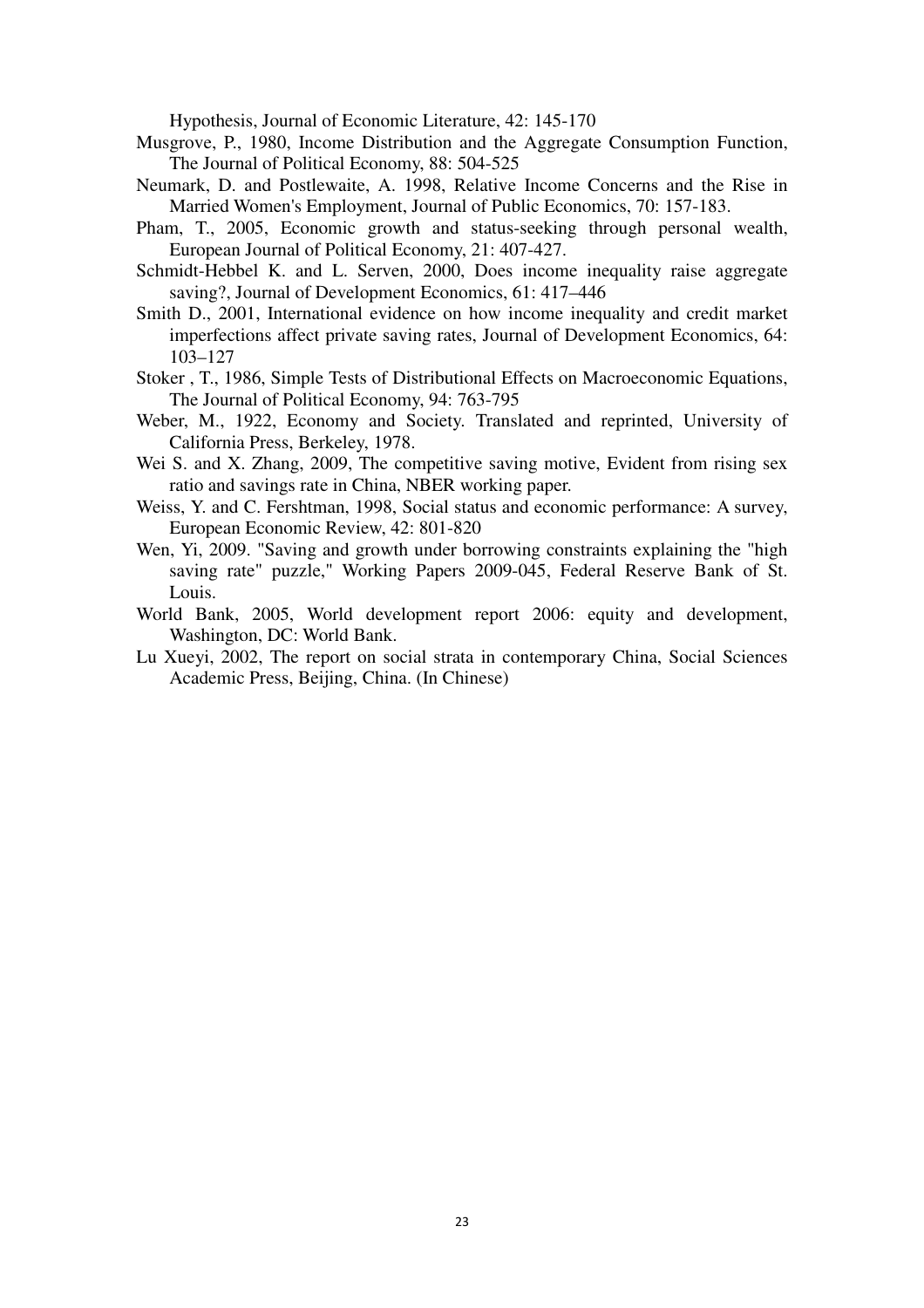

**Figure 1** Three Scenarios on the Status-seeking Savings

Lifetime Utility



(c) Cheap Club Membership (d) Status Seeker



S\* *S* W W

 $\overrightarrow{s}$ 



Lifetime Utility



(e) Giving up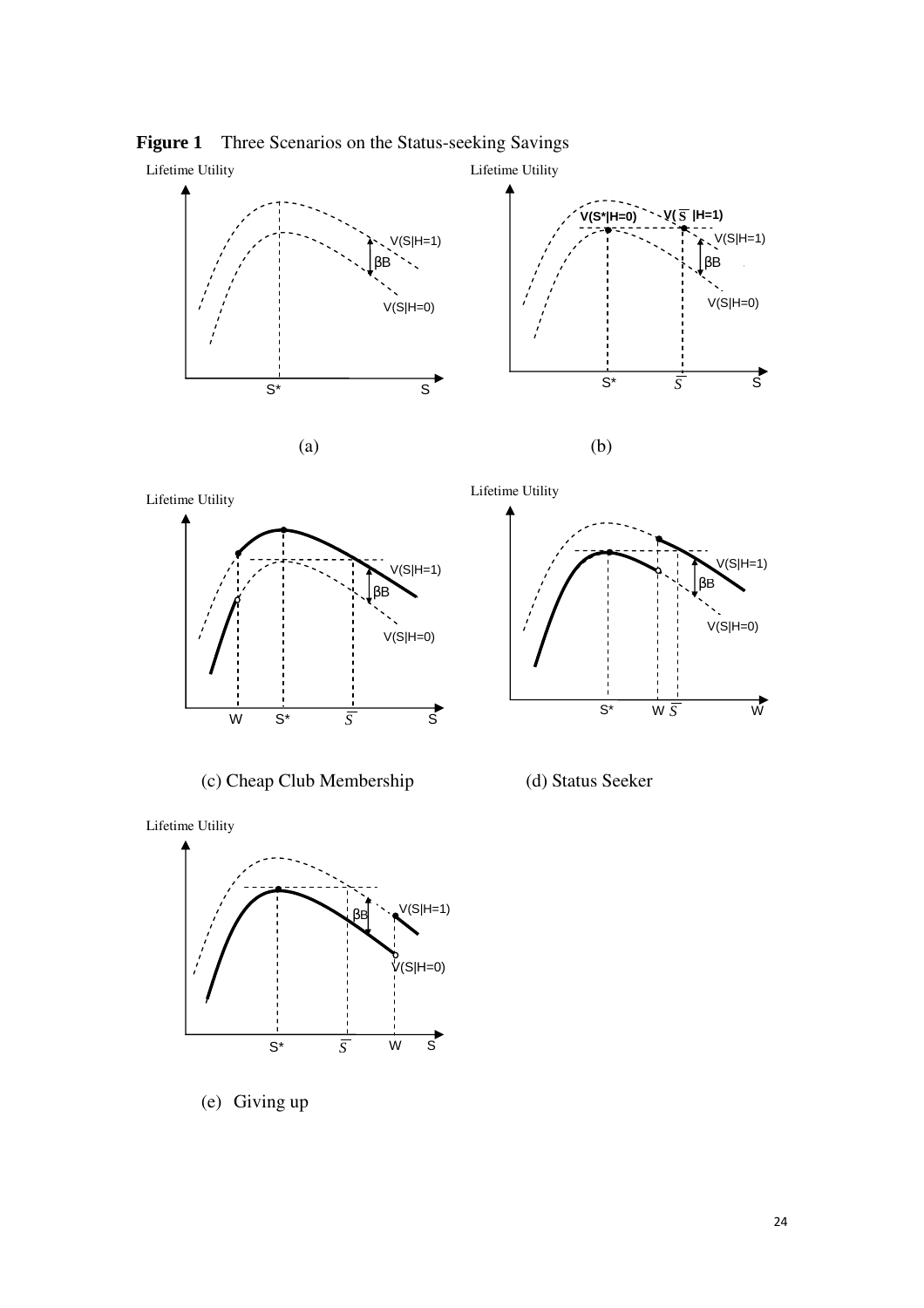Figure 2 Optimal Savings and Comparative Statics



(a) Comparative Statics for W



(b) Comparative Statics for B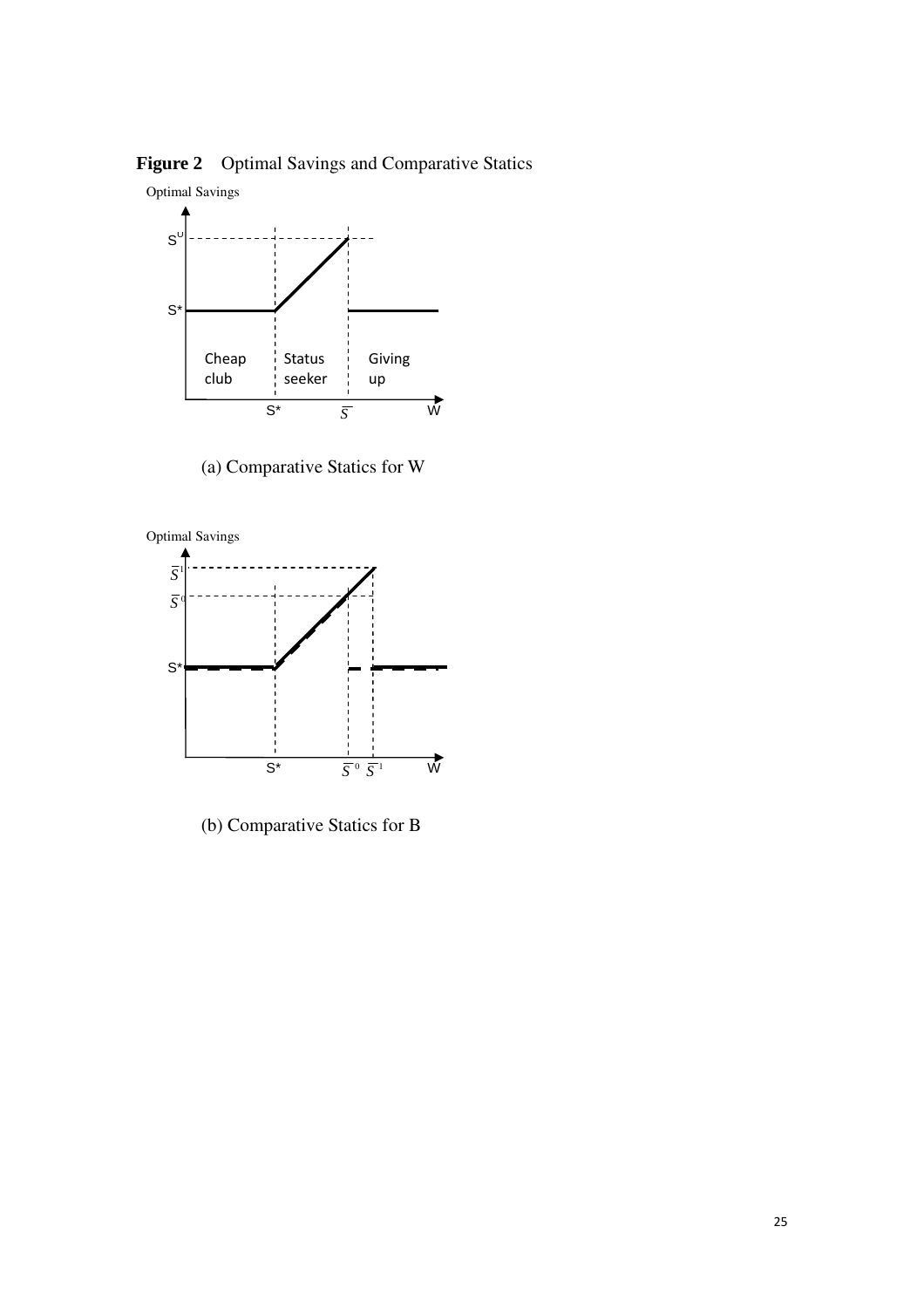

**Figure 3** The Trend of Average Propensity to Consume and Income Inequality

APC and Gini coefficient

**Figure 4** The Variation of the Gini Coefficient across Provinces and Age Groups



Gini across provinces Gini across age groups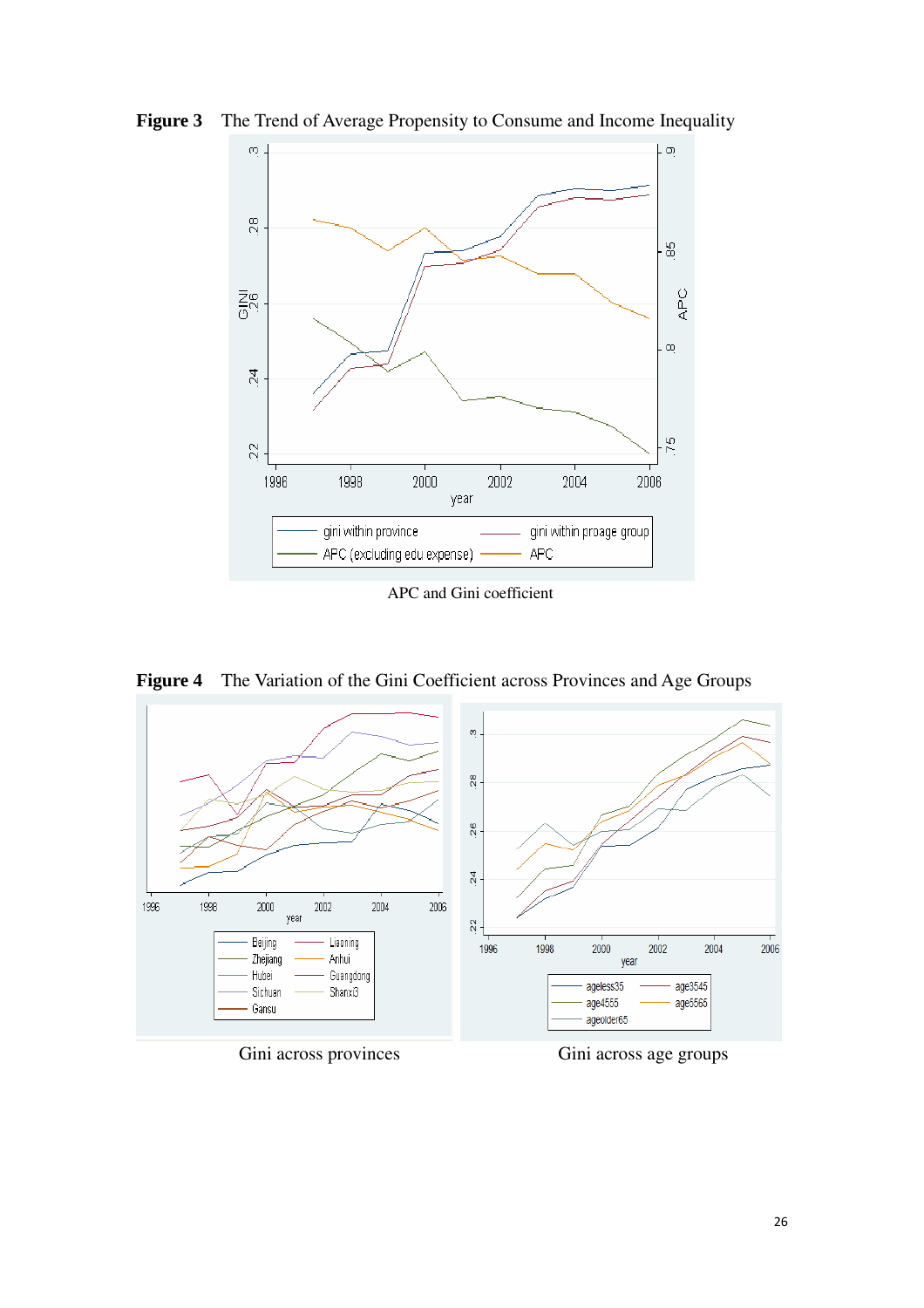|                                              | Dependent Variable: ln(Consumption) |             |             |             |  |
|----------------------------------------------|-------------------------------------|-------------|-------------|-------------|--|
|                                              | (1)                                 | (2)         | (3)         | (4)         |  |
| Gini                                         | $-0.382***$                         | $-0.348***$ | $-0.347***$ | $-0.419***$ |  |
|                                              | (0.088)                             | (0.088)     | (0.089)     | (0.109)     |  |
| ln(Income)                                   | $0.763***$                          | $0.798***$  | $0.772***$  | $0.763***$  |  |
|                                              | (0.003)                             | (0.007)     | (0.010)     | (0.003)     |  |
| Five Income Quintile<br><b>Group Dummies</b> |                                     | Y           | Y           |             |  |
| Five Income Quintile<br>Dummies*ln(Income)   |                                     |             | Y           |             |  |
| Reference<br>Group's<br>Specific Trend       |                                     |             |             | Y           |  |
| Obs.                                         | 102971                              | 102971      | 102971      | 102971      |  |
| Adjusted $R^2$                               | 0.69                                | 0.69        | 0.69        | 0.69        |  |

**Table 1** The Effect of Income Inequality on Household Consumption

Note: Consumption has excluded education expenditure. The regressions are estimated by OLS. We control for the year, province and age group fixed effect and the average income of the reference group, and the age of the head in every regression. Robust standard errors are shown in parentheses. Three stars indicate statistical significance at the 1% confidence level; two stars at the 5% level, one star at the 10% level.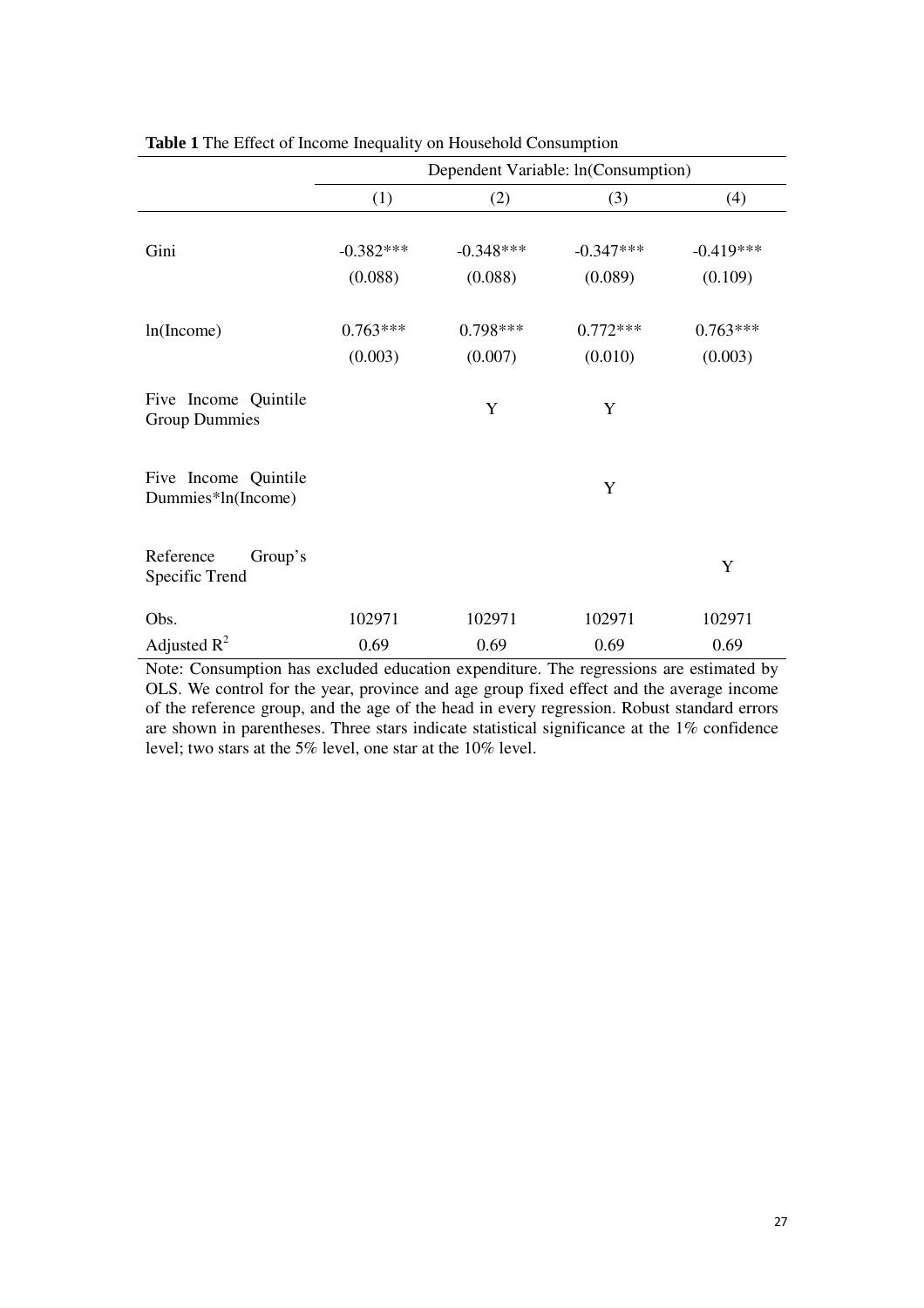|                | Dependent Variable: ln(Consumption) |             |            |            |  |
|----------------|-------------------------------------|-------------|------------|------------|--|
|                | <b>Whole Sample</b>                 | The Poor    | The Middle | The Rich   |  |
|                | (1)                                 | (2)         | (3)        | (4)        |  |
|                |                                     |             |            |            |  |
| Gini           | $-0.530***$                         | $-0.454***$ | $-0.358**$ | $-0.303*$  |  |
|                | (0.101)                             | (0.140)     | (0.146)    | (0.169)    |  |
| ln(Income)     | $0.776***$                          | $0.758***$  | $0.800***$ | $0.778***$ |  |
|                | (0.006)                             | (0.009)     | (0.016)    | (0.010)    |  |
| Middle         | $-0.057**$                          |             |            |            |  |
|                | (0.025)                             |             |            |            |  |
| Rich           | $-0.100***$                         |             |            |            |  |
|                | (0.027)                             |             |            |            |  |
| Middle*Gini    | $0.197**$                           |             |            |            |  |
|                | (0.089)                             |             |            |            |  |
| Rich*Gini      | $0.269***$                          |             |            |            |  |
|                | (0.097)                             |             |            |            |  |
| Obs.           | 102971                              | 33599       | 34278      | 35094      |  |
| Adjusted $R^2$ | 0.69                                | 0.64        | 0.55       | 0.55       |  |

**Table 2** The Effect of Inequality on Consumption for Different Income Groups

Note: Consumption has excluded education expenditure. The definition of the poor is the poorest 50% and the rich is the richest 50%. The regressions are estimated by OLS. We control for the year, province and age group fixed effect and the average income of the reference group, and the age of the head in every regression. Robust standard errors are shown in parentheses. Three stars indicate statistical significance at the 1% confidence level; two stars at the 5% level, one star at the 10% level.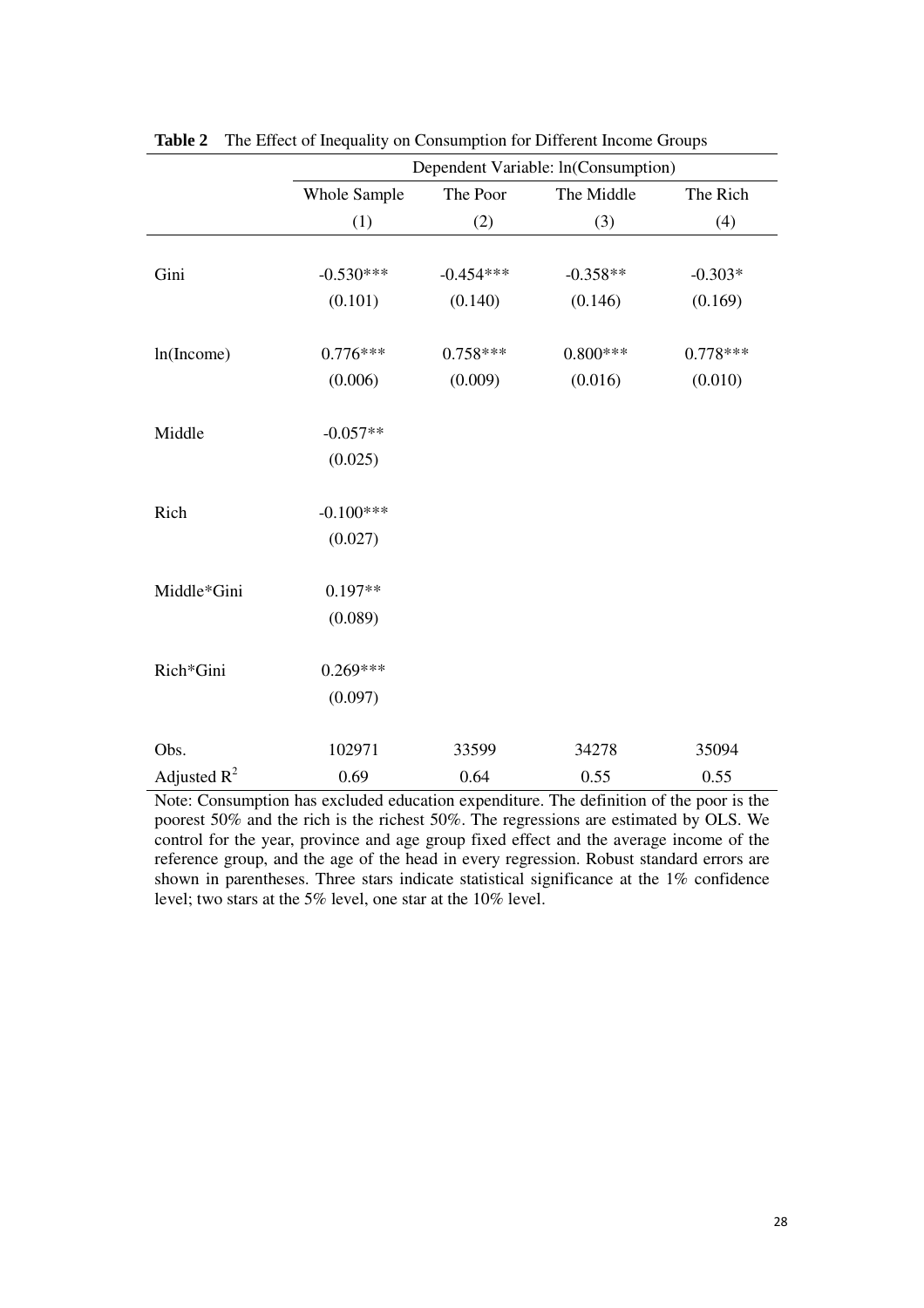|                     | Dependent Variable: ln(Consumption) |                                   |                               |                 |  |
|---------------------|-------------------------------------|-----------------------------------|-------------------------------|-----------------|--|
|                     | Whole Sample                        | The Young<br>(head age $\leq$ 55) | The Old (head<br>$age\geq55)$ | Whole<br>Sample |  |
|                     | (1)                                 | (2)                               | (3)                           | (4)             |  |
|                     |                                     |                                   |                               |                 |  |
| Gini                | $-0.248**$                          | $-0.604***$                       | $-0.261$                      | $-0.601***$     |  |
|                     | (0.115)                             | (0.115)                           | (0.178)                       | (0.150)         |  |
|                     |                                     |                                   |                               |                 |  |
| ln(Income)          | $0.763***$                          | $0.770***$                        | $0.740***$                    | $0.763***$      |  |
|                     | (0.003)                             | (0.004)                           | (0.007)                       | (0.003)         |  |
|                     |                                     |                                   |                               |                 |  |
| <b>Young Dummy</b>  | 0.035                               |                                   |                               |                 |  |
|                     | (0.031)                             |                                   |                               |                 |  |
|                     |                                     |                                   |                               |                 |  |
| Young *Gini         | $-0.185*$                           |                                   |                               |                 |  |
|                     | (0.104)                             |                                   |                               |                 |  |
|                     |                                     |                                   |                               | 0.217           |  |
| (Age 35-45)* Gini   |                                     |                                   |                               |                 |  |
|                     |                                     |                                   |                               | (0.142)         |  |
| (Age 45-55)* Gini   |                                     |                                   |                               | 0.173           |  |
|                     |                                     |                                   |                               | (0.151)         |  |
|                     |                                     |                                   |                               |                 |  |
| $(Age 55-65)*$ Gini |                                     |                                   |                               | 0.161           |  |
|                     |                                     |                                   |                               | (0.172)         |  |
|                     |                                     |                                   |                               |                 |  |
| Age over 65* Gini   |                                     |                                   |                               | $0.553***$      |  |
|                     |                                     |                                   |                               | (0.203)         |  |
|                     |                                     |                                   |                               |                 |  |
| Obs.                | 102971                              | 78492                             | 24479                         | 102971          |  |
| Adjusted $R^2$      | 0.69                                | 0.70                              | 0.66                          | 0.69            |  |

**Table 3** The Effect of Inequality on Household Consumption for Different Age Groups

Note: Consumption has excluded education expenditure. The definition of the young is that the head is younger than 55, while the old is that the head is older than 55. The regressions are estimated by OLS. We control for the year, province and age group fixed effect and the average income of the reference group, and the age of the head in every regression. Robust standard errors are shown in parentheses. Three stars indicate statistical significance at the 1% confidence level; two stars at the 5% level, one star at the 10% level.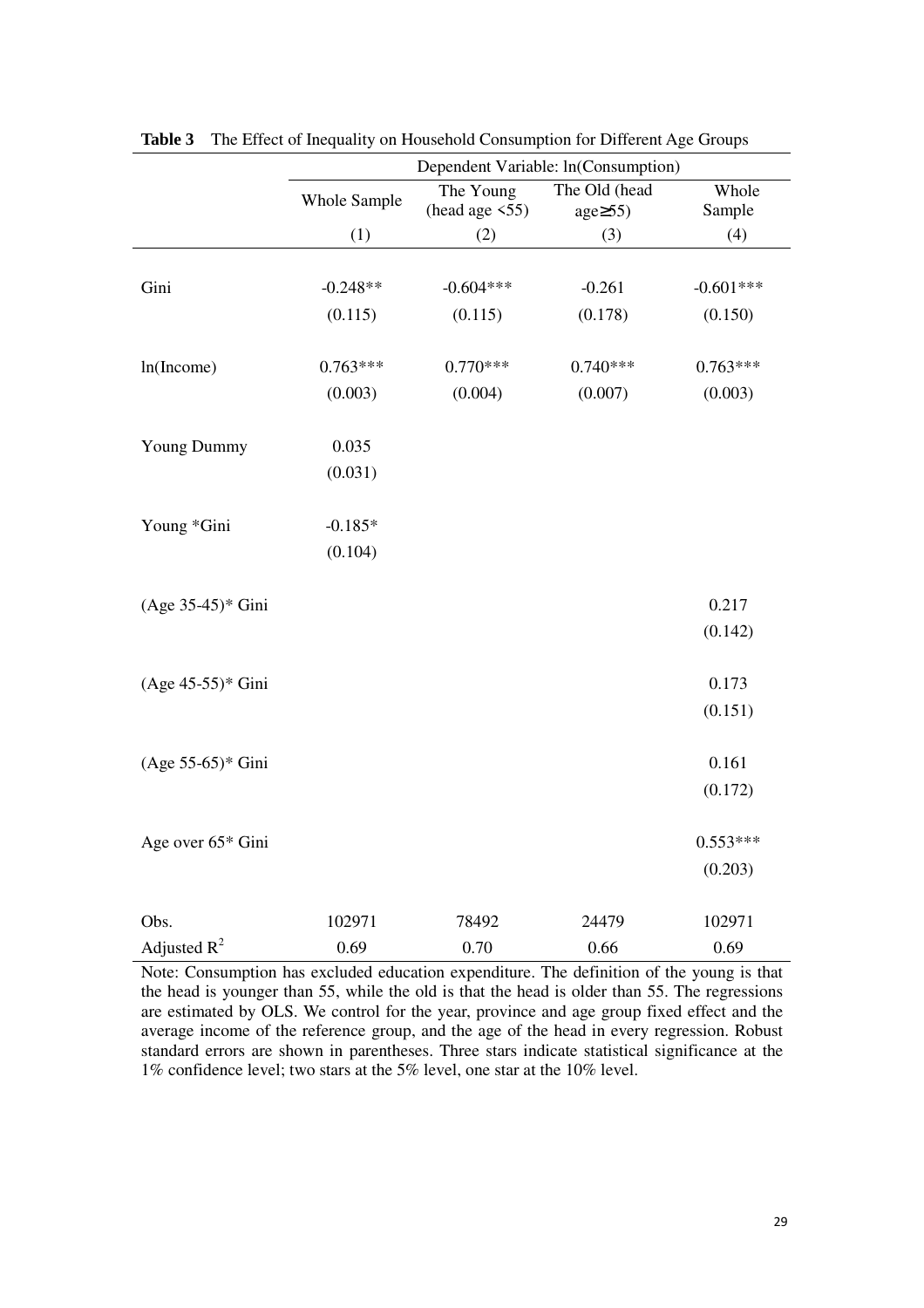|                                                                                             | Dependent Variable: ln(Education Expenditure) |                 |            |            |            |  |
|---------------------------------------------------------------------------------------------|-----------------------------------------------|-----------------|------------|------------|------------|--|
|                                                                                             | Whole<br>Sample                               | Whole<br>Sample | The Poor   | The Middle | The Rich   |  |
|                                                                                             | (1)                                           | (2)             | (3)        | (4)        | (5)        |  |
|                                                                                             |                                               |                 |            |            |            |  |
| Gini                                                                                        | 4.956***                                      | 3.800***        | 2.509      | 2.288      | 6.281***   |  |
|                                                                                             | (0.507)                                       | (1.158)         | (1.784)    | (1.663)    | (1.696)    |  |
|                                                                                             |                                               |                 |            |            |            |  |
| ln(Income)                                                                                  | $0.968***$                                    | $0.750***$      | $0.815***$ | $0.516***$ | $0.787***$ |  |
|                                                                                             | (0.051)                                       | (0.057)         | (0.086)    | (0.147)    | (0.089)    |  |
|                                                                                             |                                               |                 |            |            |            |  |
| Middle                                                                                      |                                               | $-0.044$        |            |            |            |  |
|                                                                                             |                                               | (0.268)         |            |            |            |  |
|                                                                                             |                                               |                 |            |            |            |  |
| Rich                                                                                        |                                               | $0.485*$        |            |            |            |  |
|                                                                                             |                                               | (0.264)         |            |            |            |  |
|                                                                                             |                                               |                 |            |            |            |  |
| Middle*Gini                                                                                 |                                               | 0.565           |            |            |            |  |
|                                                                                             |                                               | (0.936)         |            |            |            |  |
|                                                                                             |                                               |                 |            |            |            |  |
| Rich*Gini                                                                                   |                                               | $-0.899$        |            |            |            |  |
|                                                                                             |                                               | (0.940)         |            |            |            |  |
|                                                                                             |                                               |                 |            |            |            |  |
| Young                                                                                       |                                               |                 |            |            |            |  |
|                                                                                             |                                               |                 |            |            |            |  |
|                                                                                             |                                               |                 |            |            |            |  |
| Young*Gini                                                                                  |                                               |                 |            |            |            |  |
|                                                                                             |                                               |                 |            |            |            |  |
| Obs.                                                                                        | 75224                                         | 75224           | 25623      | 25249      | 24352      |  |
| Adjusted $R^2$                                                                              | 0.21                                          | 0.21            | 0.17       | 0.20       | 0.22       |  |
| Note: The regressions are estimated by OLS. We control for the year, province and age group |                                               |                 |            |            |            |  |

**Table 4** The Effect of Inequality on Households' Education Expenditure

Note: The regressions are estimated by OLS. We control for the year, province and age group fixed effect and the average income of the reference group, and the age of the head in every regression. Five Income quintile group dummies and their interaction with income are controlled in the first regression. The definition of the young is that the head is younger than 55, while the old is that the head is older than 55. Robust standard errors are shown in parentheses. Three stars indicate statistical significance at the 1% confidence level; two stars at the 5% level, one star at the 10% level.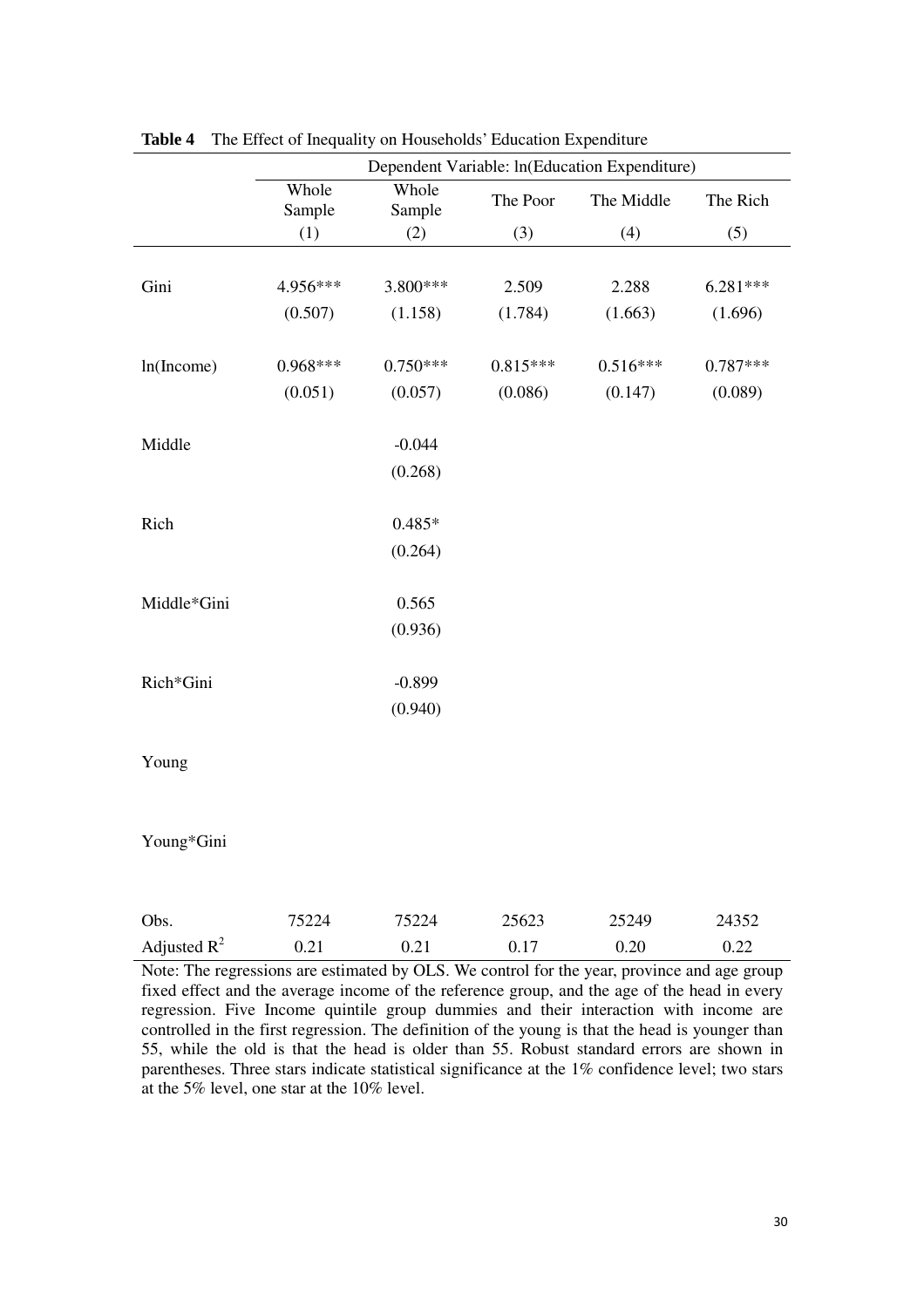| Dependent Variable: | ln(Cereals<br>Expenditure) | ln(Food)<br>Expenditure) | In(Consumption) |             |             |
|---------------------|----------------------------|--------------------------|-----------------|-------------|-------------|
|                     | (1)                        | (2)                      | (3)             | (4)         | (5)         |
|                     |                            |                          |                 |             |             |
| Gini                | $-0.062$                   | $-0.148*$                | $-0.392***$     | $-0.384***$ | $-0.413***$ |
|                     | (0.171)                    | (0.083)                  | (0.093)         | (0.089)     | (0.111)     |
|                     |                            |                          |                 |             |             |
| ln(Income)          | $0.044***$                 | $0.499***$               | $0.763***$      | $0.763***$  | $0.760***$  |
|                     | (0.005)                    | (0.003)                  | (0.003)         | (0.003)     | (0.004)     |
|                     |                            |                          |                 |             |             |
| In(Provincial       |                            |                          | 0.013           |             |             |
| Housing Price)      |                            |                          | (0.038)         |             |             |
|                     |                            |                          |                 |             |             |
| Sex Ratio           |                            |                          |                 | $-0.254$    |             |
|                     |                            |                          |                 | (0.362)     |             |
|                     |                            |                          |                 |             |             |
| Downward<br>Income  |                            |                          |                 |             | 0.029       |
| <b>Risks</b>        |                            |                          |                 |             | (0.046)     |
|                     |                            |                          |                 |             |             |
| Obs.                | 76413                      | 103086                   | 92284           | 102971      | 63372       |
| Adjusted $R^2$      | 0.13                       | 0.57                     | 0.69            | 0.69        | 0.69        |

**Table 5** Robust Test--The Effect of Inequality on Food Consumption and Alternative Stories

Note: Consumption has excluded education expenditure. In column (5) we use the samples of year 2003-2006. Using the samples of this period, the estimated coefficient of Gini is -0.42 in the baseline model without the measure of income risk. The regressions are estimated by OLS. We control for the year, province and age group fixed effect and the average income of the reference group, and the age of the head in every regression. Robust standard errors are shown in parentheses. Three stars indicate statistical significance at the 1% confidence level; two stars at the 5% level, one star at the 10% level.